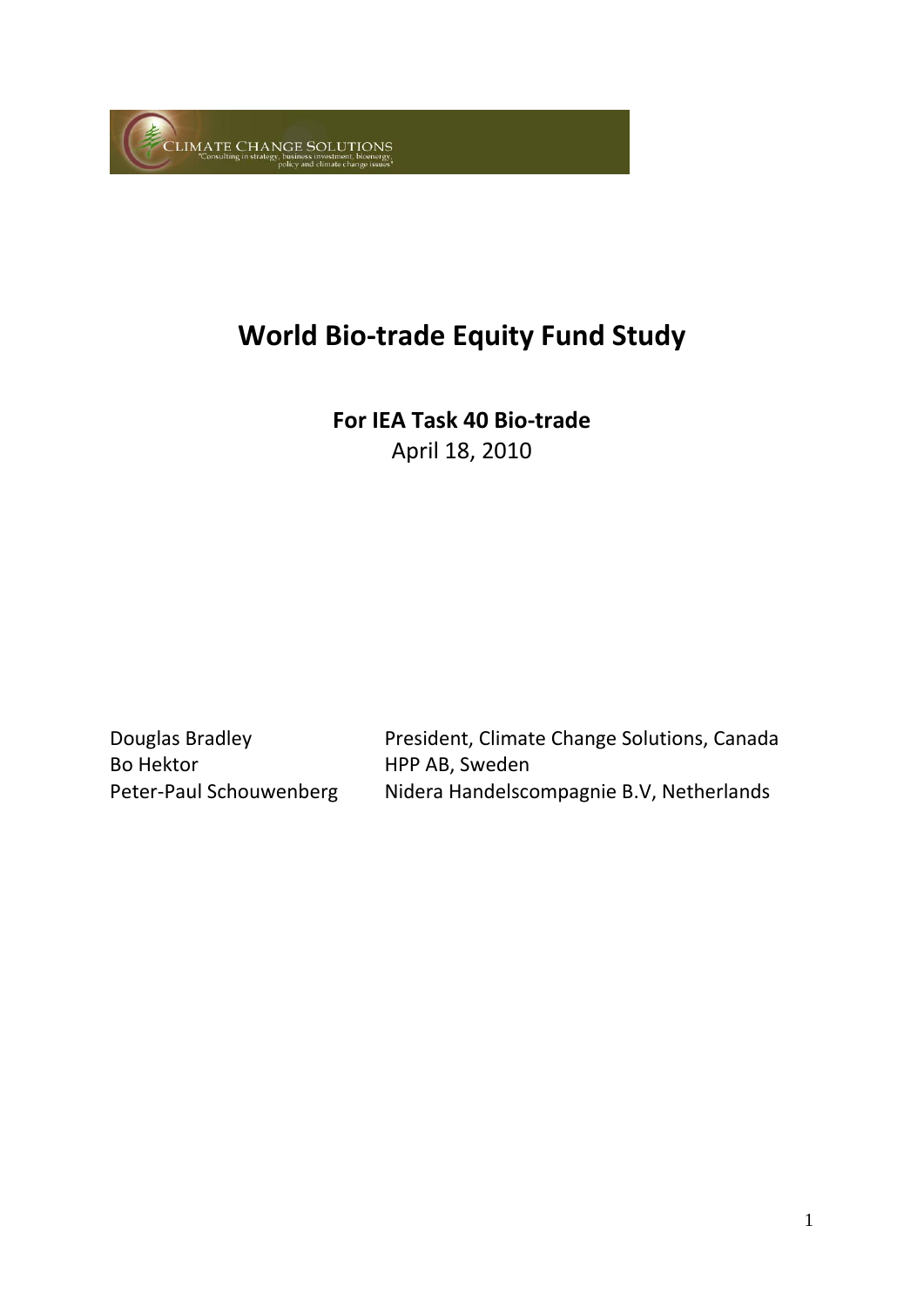#### **Contents**

# Executive Summary

- 1. Introduction
- 2. Investing in Bioenergy
	- 2.1. Debt and Equity
	- 2.2. Company Financing vs Project Financing
	- 2.3. Investment Funds
	- 2.4. Biofuel Risks
	- 2.5. Difficulties in Investing in Bioenergy
	- 2.6. Consequences of 2007‐09 Financial Crisis
- 3. Green Funds
	- 3.1. Existing Investment Funds
	- 3.2. Characteristics of a Successful Fund
- 4. Types of Bioenergy Investments
	- 4.1. Existing Technologies
	- 4.2. New Technologies and Systems
- 5. Biomass Availability
	- 5.1. EU
	- 5.2. North America
	- 5.3. South America and Caribbean
	- 5.4. South Asia & Oceania
	- 5.5. Africa
	- 5.6. CIS
- 6. Example Projects to Promote Biotrade
- 7. Bio‐trade Fund
	- 7.1. Principles & Objectives
	- 7.2. Structure
	- 7.3. Management
	- 7.4. Timeline
	- 7.5. Example Project path

#### Appendix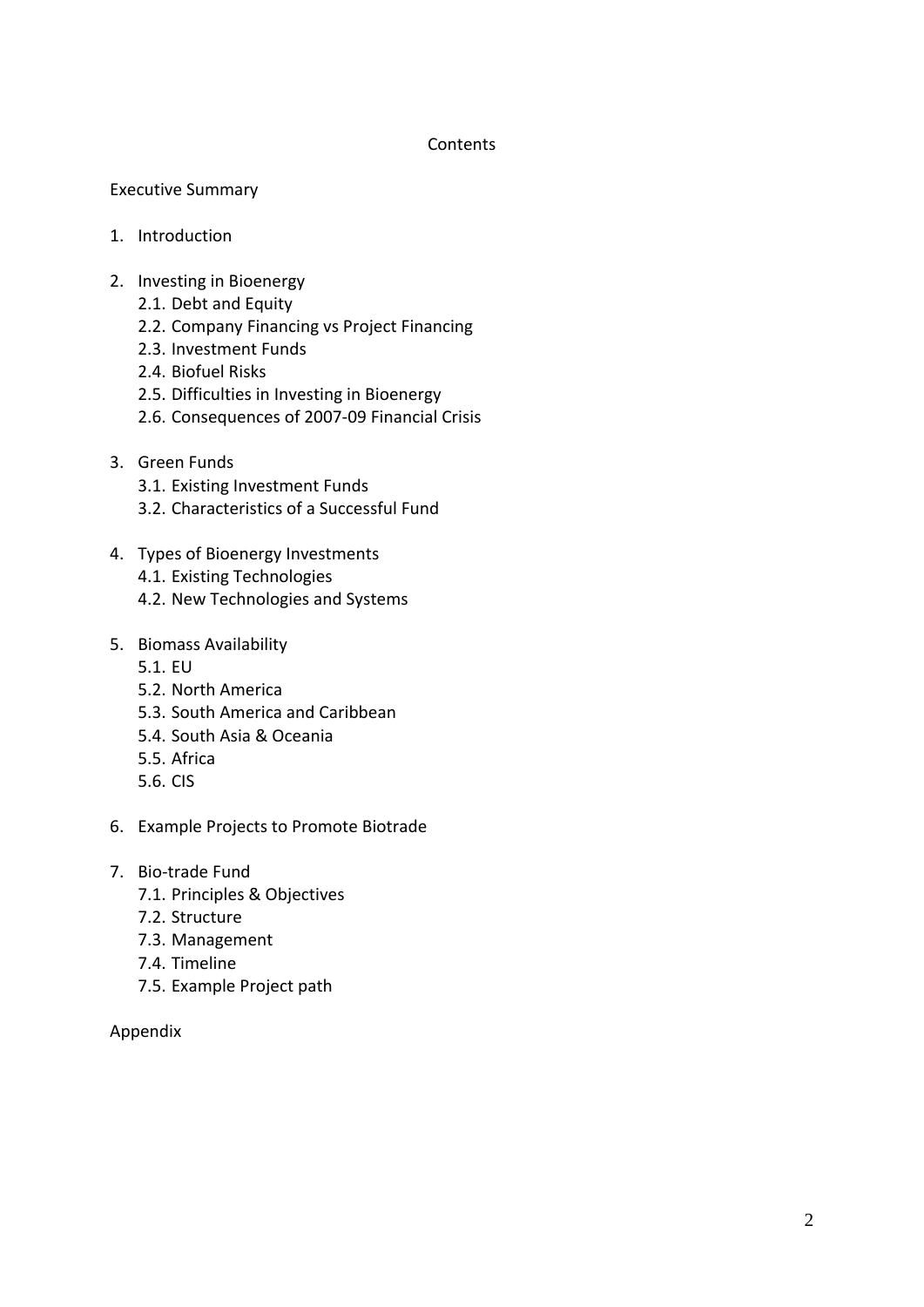# **Executive Summary**

Biomass energy is a major plank in global strategies to achieve renewable energy objectives. While the EU may have sufficient local biomass sources, international trade is seen as necessary to getting large volumes of biomass to where they are needed, and at low‐cost. Biomass trade between developed nations is increasing, such as Canadian pellets to the EU, but there are large biomass "potential" sources, such as Africa, South America and the Caribbean, that remain untapped due to lack of infrastructure, capital, risk, politics etc. Stand‐alone bioenergy projects in many regions are simply considered too risky to invest in, and for banks are too risky to lend money. The creation of a Bio-trade Equity Fund, backed by guarantees from international bodies, biomass customers, and governments of developing nations can unlock sources of biomass and lay the groundwork for a major increase in biomass trade, provide a superior return to investors, generate socioeconomic benefits to needy regions, and lower biomass prices.

Investing in bioenergy is not generally well understood in the investment community. There are Green Energy Funds, but bioenergy investments are a miniscule part of these portfolios, and most deal with emerging technology stocks which are regarded to be very risky. There are World Bank based funds, but they are focused mainly on conveying money to developing nations for socioeconomic development, not so much for making a rate‐of‐return. The objective of a Bio‐trade Equity Fund would be to invest in projects that promote world trade in biomass while yielding a rate of return commensurate with risk. Projects would include: improving ground‐based biomass feedstock supply systems, such as advanced chipping systems and inland ships; building biomass conversion plants, such as for pellets, BioOil, 2nd generation ethanol and torrefied wood; and enhancing bio‐product transportation systems, such as port improvements, purpose‐built loaders, and specialized biofuel ships.

A targeted Bio‐trade Equity Fund is particularly important at this time in the economic cycle. Even at the best of times lack of knowledge of bioenergy investment results in few projects that yield large amounts of biofuel. Now, at the tail end of financial crisis and worldwide recession, even less investment is directed toward commercial scale bioenergy. Yet massive amounts of biomass will be required to support achievement of challenging renewable fuel targets in the next 10 years. Due to confidence in a successful outcome, money is invested to export meaningful amounts of biomass in Canada, Brazil and Malaysia to Europe in the form of pellets, ethanol and palm oil. Millions more tonnes of biomass lay unused in regions such as Africa, Russia, and the Caribbean, but for any investor to fund a biomass densification plant in any of these regions with the object of export often would be considered too risky. However, with a large equity fund, investing a large densification plant combined with establishing efficient ground and sea supply chains, with guarantees of biomass supply and guarantees of purchase of final product, the stream of projects takes on a considerably reduced risk. Furthermore, a fund that invests in many such projects reduces the risk of any one failing to live up to expectations.

How would such a fund start? A brief business plan is required to summarize the basics of a Bio‐trade Equity Fund including capital market gap, fund objectives, portfolio strategy, required rates of return, investment selection criteria, and financial projections for several years. With a concise plan, an experienced Fund Manager interested in the opportunity would be selected. The Fund Manager could expand the scope of the business plan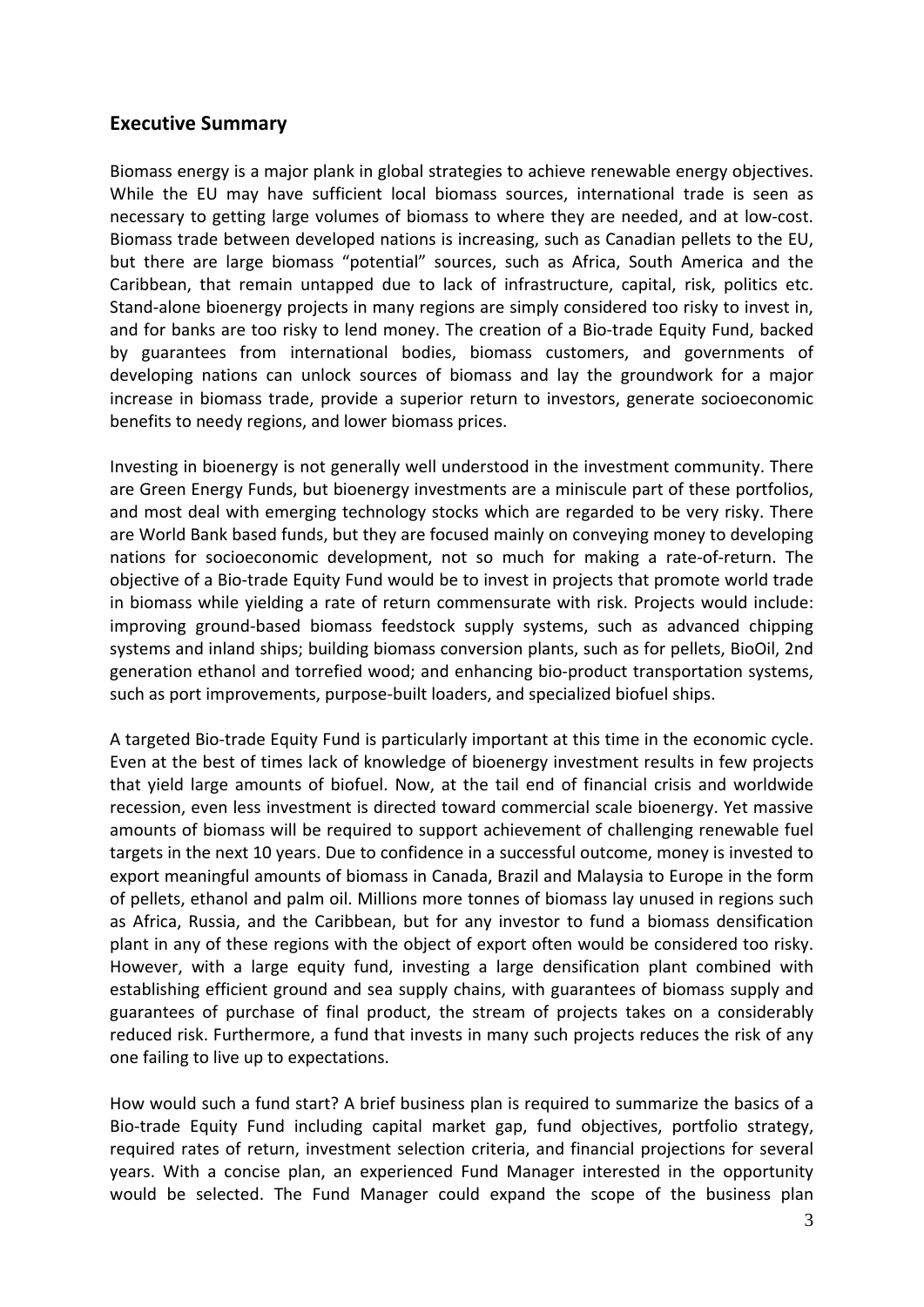according to his experience and knowledge of capital markets, and then test market the fund with capital placement firms. Ideally a deal would be struck with one placement firm. The Fund manager would build a team of perhaps 3‐4 fund managers who would decide on projects and manage fund growth, and with them develop a full business plan. The team would acquire several project "finders" who would scour the world for biomass plant and supply chain opportunities, develop business cases, and present them for consideration and approval. The team would also acquire experienced project "developers" who take the best of these opportunities, and convert approved projects into functional cash‐producing entities. It could take one year and perhaps €200,000 to find a Fund Manager, prepare a business plan and test market the fund to capital placement firms, and a second year and perhaps €1.8 million to set up the legal structure, build the teams and start investing.

A new fund such as this would have to build slowly, investing up to  $\epsilon$ 20 million in low-risk projects including a demonstration supply chain to prove that the concept is both viable and lucrative. Only with proven success could the fund reach levels of €250,000‐€1 billion that would be required. The fund would start by identifying 2-3 existing projects that were already generating cash flow, and 2-3 new low-risk projects in developed countries with well known products, markets and existing supply chains. An example would be to take a position in an existing pellet plant or build a new plant in BC Canada with guaranteed customers and feedstock supply, and investing in improvements to Prince Rupert and Vancouver port facilities to reduce supply chain costs. These projects would have a rate of return exceeding 20% and they would open up new volumes of biomass and deliver them at lower cost. Other examples include investing in fast growing plantations in Australia and then building pellet plants to use the feedstock.

In years 2‐4, the fund would be generating cash flow, drawing more capital from interested investors, and gradually entertaining projects of increasing risk, such as new products in developed nations, or well‐known products and technologies in developing nations, or new supply chains. Examples include a 50,000 tonne BioOil plant in Australia, a next‐generation ethanol plant in Brazil using bagasse, an ultra‐light freshwater transport in Finland, a "green coal" plant in South Africa using acacia feedstock and port enhancements to reduce transport costs, and a series of BioOil plants in Argentina combined with a barge program to bring BioOil to an ocean port. With continuing success in investment, finally larger or more risky projects can be considered that can open up large volumes of hitherto unused biomass, such as new production facilities and enhanced supply chains in developing nations. Examples include supply chain enhancements in Russia, Moringa plantations in Zambia, a position in an ethanol pipeline in Brazil, and purpose built biofuel tankers.

It is anticipated that this fund will result in meaningful volumes of biomass transported where they are needed most in the next 10 years to achieve renewable fuel targets. It will result in jobs in developing nations, commercialization of new technologies, and ultimately reduction in worldwide GHG emissions.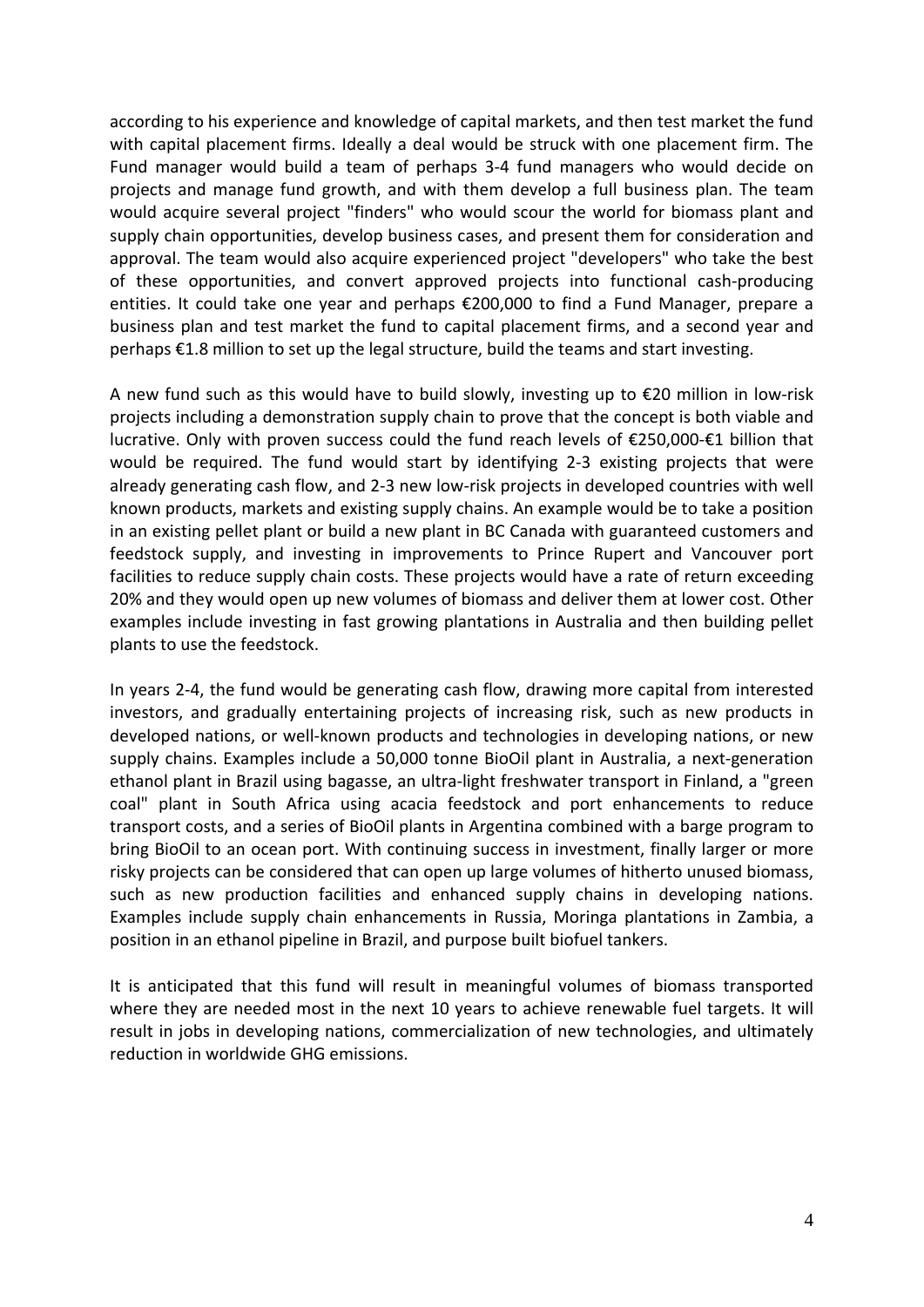# **1. Introduction**

The object of bioenergy is to convert renewable biomass to energy in a "conversion" plant, thereby replacing non‐renewable fossil fuels. The reasons for doing this are many; energy security, GHG reduction, economics etc. Often biomass feedstock is a long distance from the conversion plant and it is uneconomic to transport the feedstock in raw form. One solution is to densify the biomass near the biomass source, such as into pellets, making transportation of the biomass to the conversion plant easier and less costly. Such business models work, but only in a very few exporting regions; such as ethanol from Brazil, pellets from Canada, and palm oil from Malaysia. What about all the other untouched biomass in the world?

From the outset IEA Bioenergy Task 40‐Biotrade has presented estimates of biomass "potentials" by continent, yet biomass development and trade increase for existing biomass products and trading regions, while development and trade in other regions with great biomass potential continues to founder. The reasons are many; infrastructure, capital availability, risk, politics. Stand‐alone bioenergy projects in many regions are simply considered too risky to invest in, and for banks they are too risky to lend money.  $2^{nd}$ generation biofuels will place new demands on biomass supply capability. EU targets for renewable energy will require massive biomass development in many regions to achieve. What can solve this problem?

It is proposed that creation of a new Bio-Trade Equity Fund, backed by international bodies, biomass customers, and developing regions, can unlock sources of biomass and lay the groundwork to meaningfully increase biomass trade, and provide a superior return to investors, while providing socioeconomic benefits to needy regions and lowering biomass prices. The bio‐trade fund would exist to funnel investment to

- ‐ Build biomass densification plants near new, large biomass sources
- ‐ Develop efficient biomass supply chains to enable long distance transport at low cost.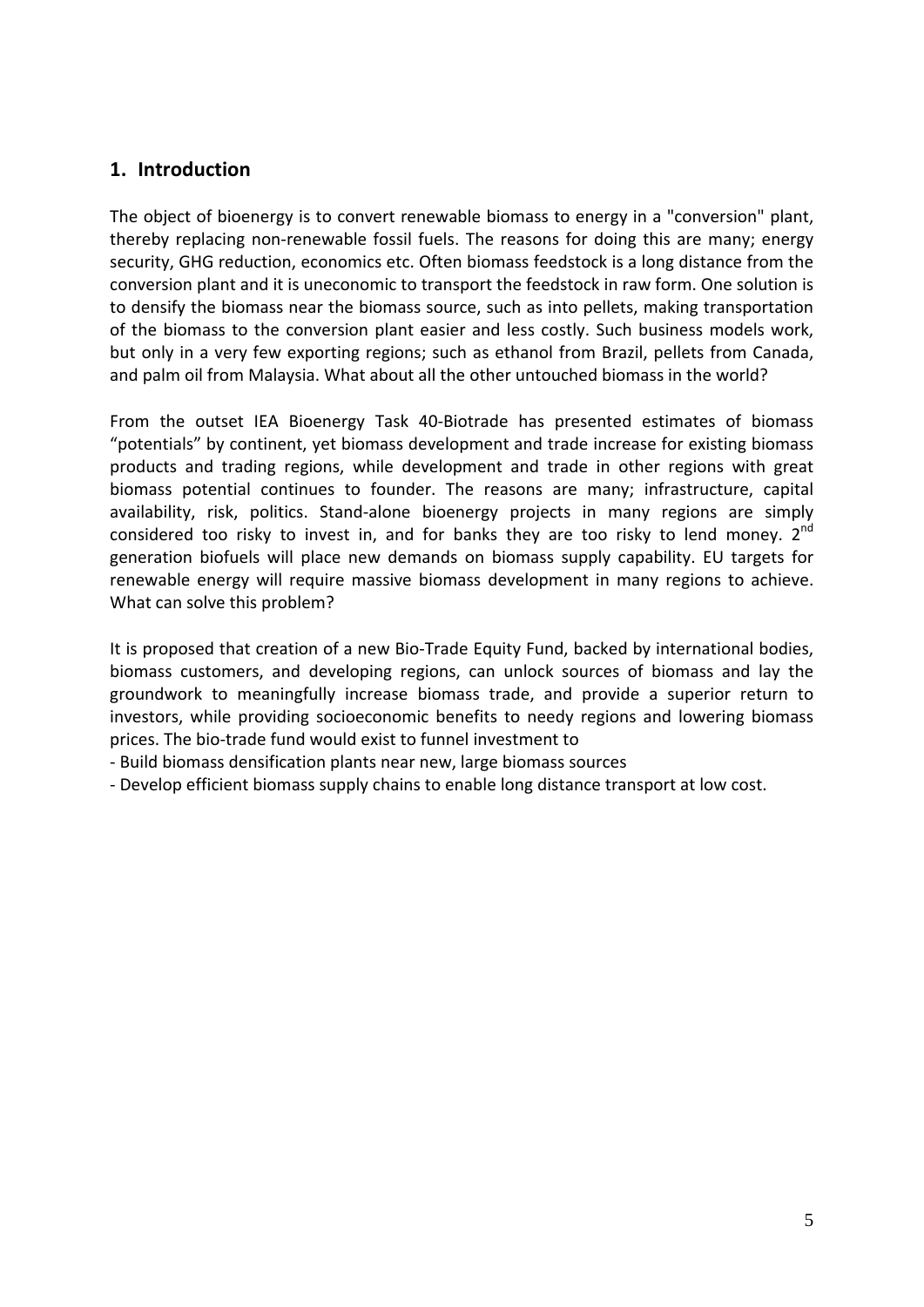# **2. Investing in Bioenergy**

#### 2.1. Debt and Equity

Companies are generally financed by debt and equity. Companies exist to provide a fair return to their shareholders, ie owners, and their investment in a company is called **equity**. Companies invest in projects that generate cash flow, and they often borrow money so that projects are funded both by the company's equity and **debt**. Debt lenders and equity investors have a very different risk tolerance, and accordingly receive different returns. Debt holders are more risk averse than equity holders and usually fashion loans to companies that provide assurance that the loan will be paid back on a timely basis, and that interest will be paid. Only after debt holders have received contracted payments do shareholders have a claim on remaining profits. Because a debt holder has reduced the risk of lending money, it is willing to accept a low rate of return. Because the shareholder is second in line to get returns from profits, his risk is much higher. The shareholder, or equity holder, demands higher return. A detailed discussion of financing of investments can be found in Appendix 1.

#### 2.2. Company Financing vs Project Financing

There are two main options for financing new investments; corporate financing, and project financing. With corporate financing, shown in the example above, also known as **internal financing**, the general assets of the company itself are used as the basis of credit and collateral by the lenders. Irrespective of the cash flow generated by the project, it is the overall company cash flow that provides the principle and interest payments to the lender. With **project financing** it is the project itself that is weighed on its merits and it is from the project alone that interest and principle payments must come. As such, project financing is considered more risky than corporate financing and thus bears a higher interest rate. Although some biofuel projects are known to be funded thorough corporate financing, project finance is the route most often used to bring new technologies into the market<sup>1</sup>.

#### 2.3. Investment Funds

Often companies do not have sufficient equity to undertake major investments. They can raise equity by issuing new shares, but doing would dilute the value of the existing shares. Companies, especially small, young companies with emerging technologies, often turn to the capital market for equity funding. Capital investment Funds, or mutual funds, are professionally managed investment schemes that pool money from many investors. Fund managers invest the pooled money regularly, and distribute proceeds, usually annually, to participating investors. For individual investors the advantage of mutual funds is that they are managed by experts, and they invest in a number of opportunities enabling spreading the risk of loss by one or more investments. There are mutual funds along a whole spectrum of risk and return, for example;

- ‐ Very low risk money market funds
- ‐ Low risk government and utility bond funds
- ‐ Low risk money market and bond funds
- ‐ Middle risk balanced bond and equity funds
- ‐ Higher risk large cap equity funds (companies with large capital base)
- ‐ Very risky small cap equity funds

1

‐ Very high risk high tech, dot.com, next generation unproven technology funds

<sup>&</sup>lt;sup>1</sup> Bole T. and Londo M- Improving the Climate for Second Generation Biofuels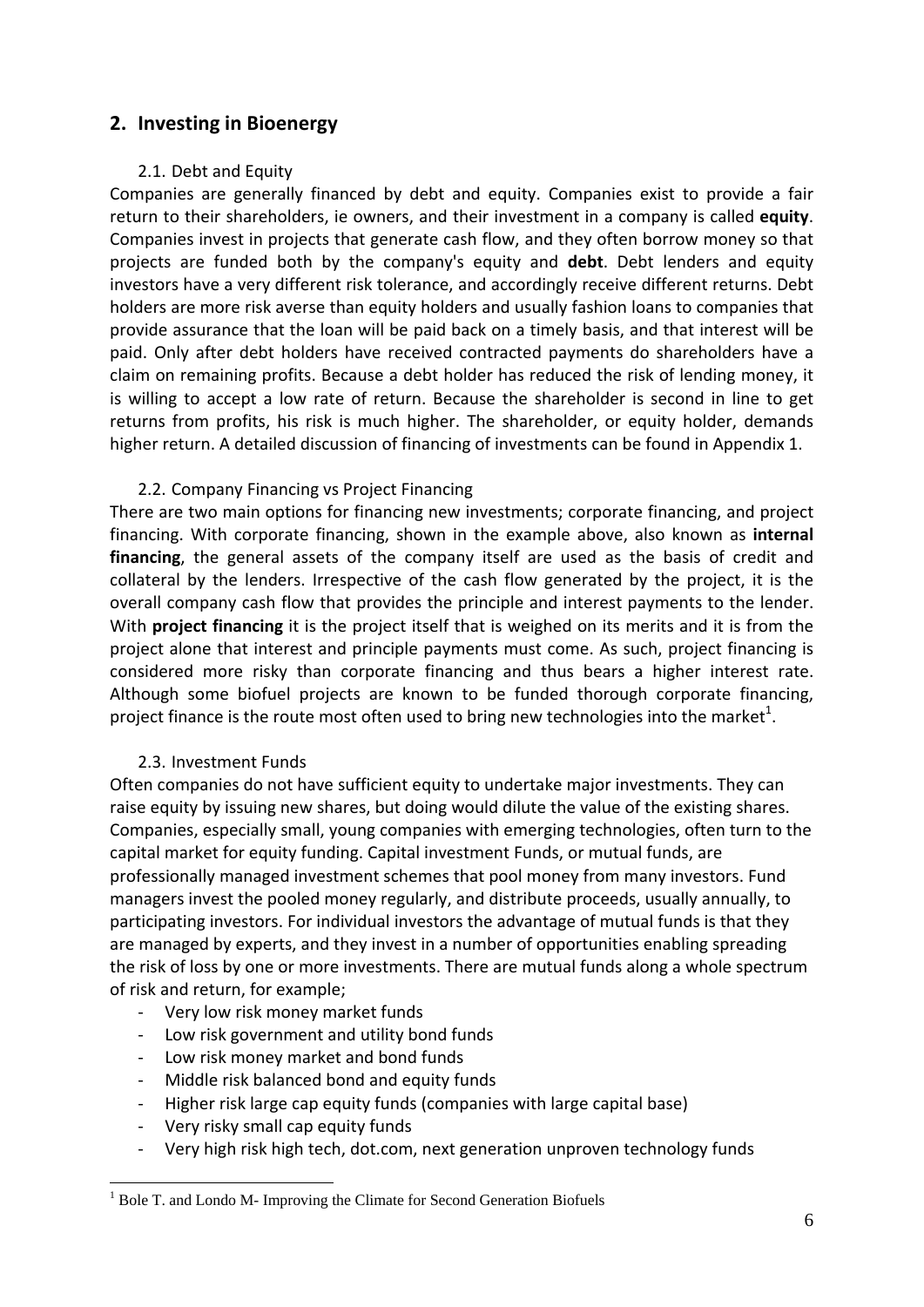Usually funds have a market niche that can satisfy the need of particular investors. For example, one fund may only invest in "green" companies, another in Asian equities, another in Utility bonds. A Green fund may be aesthetically pleasing to some investors, but may lack the superior returns demanded by others. Asian Equity funds may have tremendous upside potential, but may on the other hand collapse in value. Utility bond funds are considered safe, but have limited returns.

#### 2.4. Biofuel Risks

There are many sources of risk when dealing with equity investments, for example; technology risk, market risk, regulatory and policy risk, geopolitical risk etc. In regulated environments utilities will usually have well known and understood technology, regulated prices to customers, regulated earnings, and often have a service monopoly, so investing in the utility is regarded to be low risk. A new company that has little cash flow that is about to launch a new product will have high risk.

Many biofuels are regarded to be high risk. For example, 2nd generation biofuel technologies are virtually new, and only a very few are becoming commercial. Some technologies will pan out and become standard over the next 5‐15 years, while others will not make the leap successfully from pilot to commercialization. Investments in many new processes that produce biodiesel or ethanol have a high **technology** risk, but because the products are well known and governments worldwide are promoting their development with incentives and Renewable Portfolio Standards, these companies have lower market risk. Processes to make wood pellets are very well known and there is little technology risk, but other factors have made pellets remain risky. For example, worldwide closure of sawmills due to recession has drastically reduced the traditional supply of low‐cost sawdust to make pellets, and pellet manufacturers have had to transition to more costly harvest residues as a feed stock. Also, the recent volatility in world maritime shipping prices has increased the landed price from Canada and the US to Europe, for example.

Another biofuel is BioOil (pyrolysis oil). There are two patented processes that successfully make BioOil and thus technology risk is declining, but it is a new product, and though the market potential is huge, customers generally do not know its characteristics, and governments have not dealt with this renewable fuel in incentive packages. As such, BioOil is still considered a relatively risk investment due to **market risk**, though perhaps not as risky as a 2nd generation ethanol technology barely at the pilot stage.

Regulatory risk is a major factor. For example, the Netherlands government provided feed‐ in-tariffs for power made from renewable biomass, and utilities invested heavily in machinery and equipment and supply chains to enable use of renewable fuels, such as pellets and palm oil. After 1‐2 years, the government completely revised the incentive program, leaving utilities to scramble to adjust to the new regime.

Geopolitical risk comes into play when dealing with investment on a world scale, for example the unforeseen Russian implementation of an export tax on wood that drastically reduced wood imports to Finland. Any pulp mill in Finland that had a major portion of its wood supply from Russia was exposed to geopolitical risk. African countries are often sources of political instability, and many do not have the economic structures taken for granted in the West,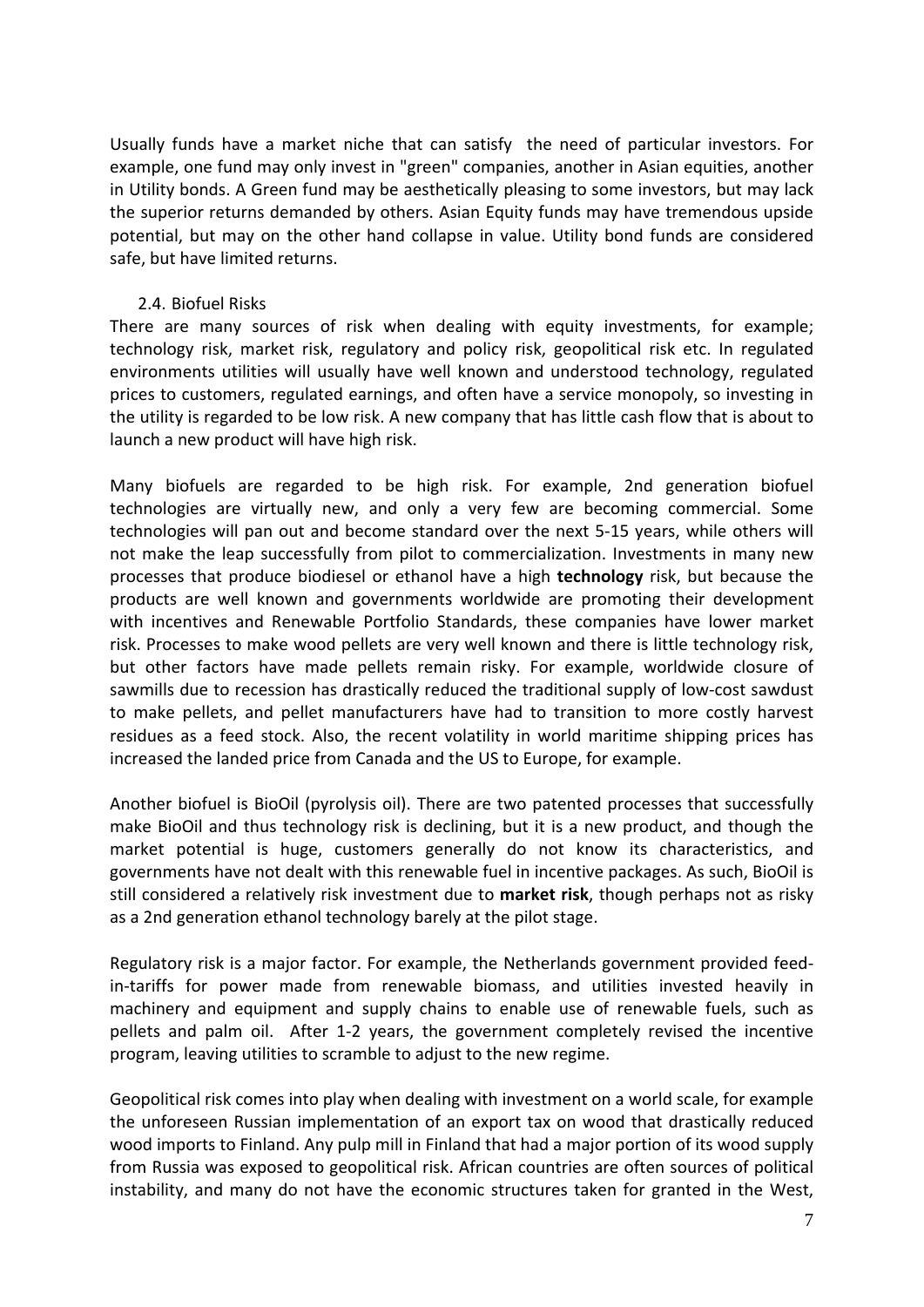thus investing in such countries is often with great risk. To promote development will require mechanisms to promote confidence and reduce risk

# 2.5. Difficulties in Investing in Bioenergy

Why are bioenergy activities particularly difficult to finance? It is a common observation that it is difficult to raise money for bioenergy projects and ventures, even for projects with good techno‐economic prospects. Explanations to that difficulty may be found in the uncertainty about bioenergy among decision takers in the financial community.

The objective of the finance sector is get a positive margin between money submitted (loans, equity, etc.) and money received (interest, dividends, repayment of loans). Therefore, project evaluation is a key element in establishing priorities and recommendations for loans/equity to projects It is evident that some single accepted projects may fail to fulfill return objectives, but the total project portfolio would meet the targets. In that context it is important to distinguish between risk and uncertainty when evaluating basic information on projects. Risk means that it is possible to assess variations and deviations by statistics, time series, etc. Examples of risk evaluations are weather expectations and life expectancy assessment, for which comprehensive data normally are available, making it possible to calculate likely ranges of variations. Uncertainty, on the other hand, has to be evaluated by judgment and subjective analysis. Examples of uncertainty factor are political interventions, effects of new technology applications, actions by competitors, etc.

Projects that can be evaluated mainly by risk assessments would be regarded more favorably for loans than projects evaluated under *uncertainty*, all other things being equal. Thus, bioenergy projects, and in particular biomass trade projects, suffer from lack of long term statistical information and time series. Moreover, drivers for bioenergy are often based on political support, the details and structures of which have frequently been altered and changed in recent years. Therefore, evaluation criteria for bioenergy trade projects fall mainly in the category of uncertainty.

In the evaluation process it is common to apply standard models and formulae to rate projects against established policy directives and other projects. When data are weak or missing or when many factors are uncertain, such as for bio‐trade projects, bioenergy projects often are evaluated as unreliable. Moreover, employees evaluating projects may feel uncomfortable making judgments instead of applying standard models, as project failures would be blamed on their personal judgment, not on weakness in the standard models. Thus, bio‐energy projects may be downgraded in the early phases of the evaluation.

Banks and other financial institutions can handle uncertainty by hiring professional industry experts and include their advice in the evaluation process before decisions are taken. Agrobusiness, forest industry, mining, medical technology are examples of professions from which banks hire experts to take part in project evaluations. For bio-trade projects this has not been generally applied, as the number of project applications still are quite few, and no or only few available experts exist in the bioenergy profession with adequate experience for this type of work. A general problem for bioenergy and bio-trade is the lack of formal handbooks, text‐books, and courses for training and education. One result is observed ignorance, and sometimes lack of basic knowledge, regarding bio‐energy, in financial institutions.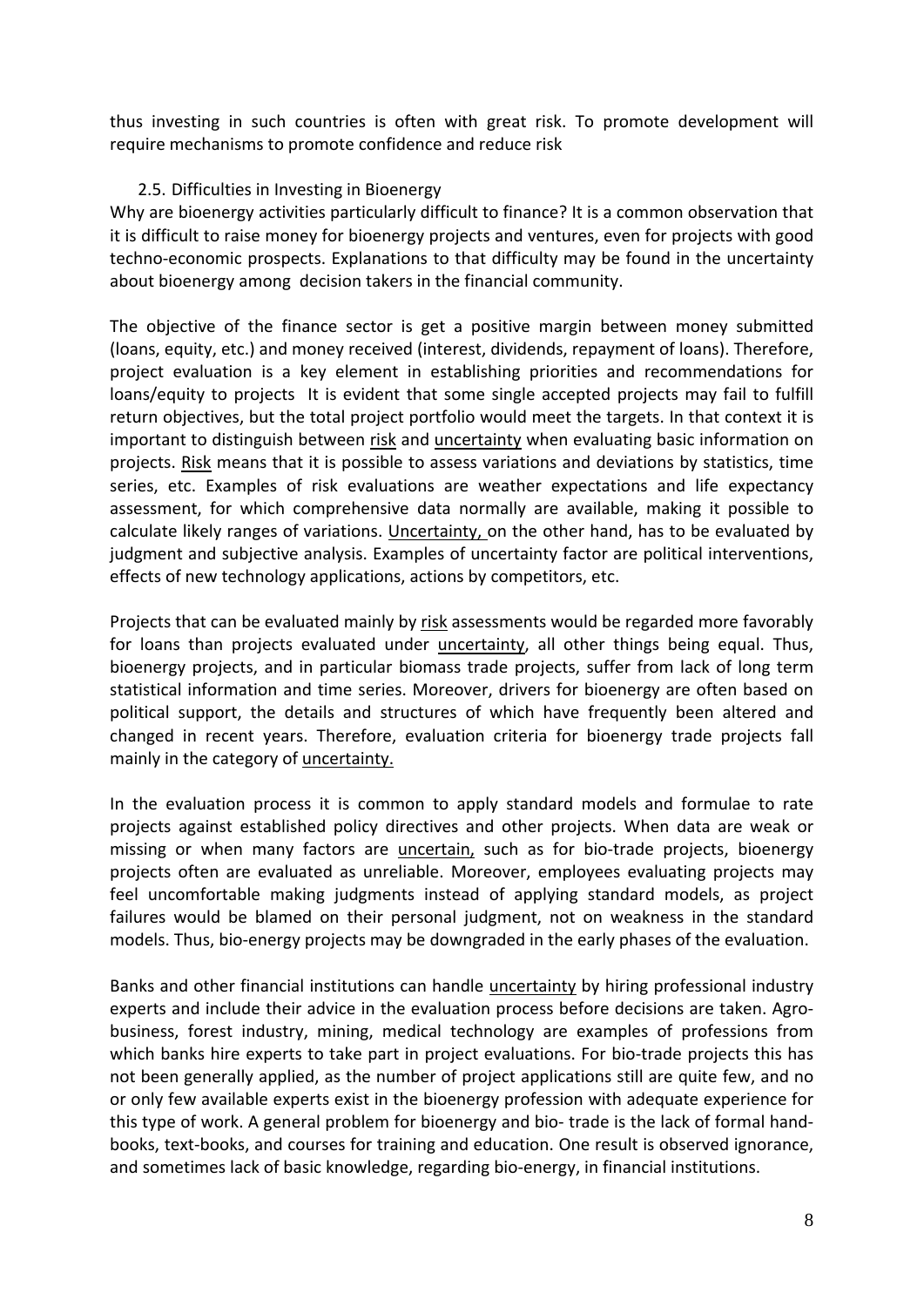#### 2.6. Consequences of 2007‐09 Financial Crisis

Bioenergy projects are driven by three mechanisms: legal and regulatory drivers, such as the 1997 Kyoto protocol; economic drivers, such as commodity prices and subsidies; and financial and institutional costs, such as investment cost, financing, counterparty, and performance risks. The Kyoto protocol is the basis for all sustainable development in renewable fuel globally. The protocol is so powerful that most countries have adopted sustainability or climate change policy as one of the most important factors in politics and policies. The Kyoto protocol legally commits and binds many countries to reduce the GHG emissions. The impact that climate change activities will have on development and economics is significant. The protocol goes beyond the main target of climate change reduction. It is creating a new economic wave that will change the dependency on conventional energy carriers as well as create millions of jobs globally. There will be a focus on trying to develop bioenergy as well as developing or increasing efficiency of supply chains. Less developed countries that are identified as biomass suppliers will benefit and increase their political and economical position. Countries and dominant global players recognize this and believe that this fast growing business cannot be reversed.

In the middle of this tide of change, in 2007‐08 a major financial crisis occurred that resulted in a deep and lengthy world‐wide recession that had a major impact on availability of capital. The collapse in US housing prices and accompanying foreclosures left banks undercapitalized, without sufficient equity to support existing loans. Banks became reluctant to lend, not only due to the risk of lending in an economically difficult time, but due to lack of equity to support new loans. Similarly, investors became skittish, making it extremely difficult to raise new capital. Not only did debt funding became scarce, but equity funding also. For every 100 bioenergy projects that were under consideration by capital funds, perhaps 3‐4 would be accepted, and only the least risky projects with iron‐clad contracts for biomass supply and similar contracts for long term purchase of biomass energy.

Many other unforeseen effects and chain reactions occurred due to the financial crisis. Plants produced less due to lower demand and product prices. Consequently,  $CO<sub>2</sub>$  emissions decreased and did the  $CO<sub>2</sub>$  price. Demand for coal decreased, as did shipping costs. The spread between coal+CO<sub>2</sub> and biofuels fell, reducing the attractiveness of sustainability projects. However, in Europe for example, Kyoto commitments stayed in place making it harder and more expensive to undertake sustainability investments. The climate change business will be negatively impacted in the short term but will grow in the mid to long term.

Regarding the post‐Kyoto period, a new global agreement was to be negotiated at the UN Conference of the Parties in Copenhagen in December 2009. Using two basic models for energy growth, the IEA analysis supports a hybrid policy approach, comprising a combination of cap‐and‐trade systems, sectoral agreements and national measures that will be needed to keep GHG emissions, and corresponding global temperature increases, at acceptable levels. A proposed cap is to reduce the GHG emissions in 2050 by 50% vs the 1990 level, projected to limit a world‐wide temperature increase to 2 °C.

Despite the crisis, countries recognize the importance of the Kyoto protocol, not only for the reduction of GHG emissions but also for energy security and economic growth. This was clearly stated by Obama, Brown, Sarkozy and Ban Ki‐Moon , that the crisis is a call to speed up the creation of a new energy economy. The US, a non‐Kyoto member, plans to implement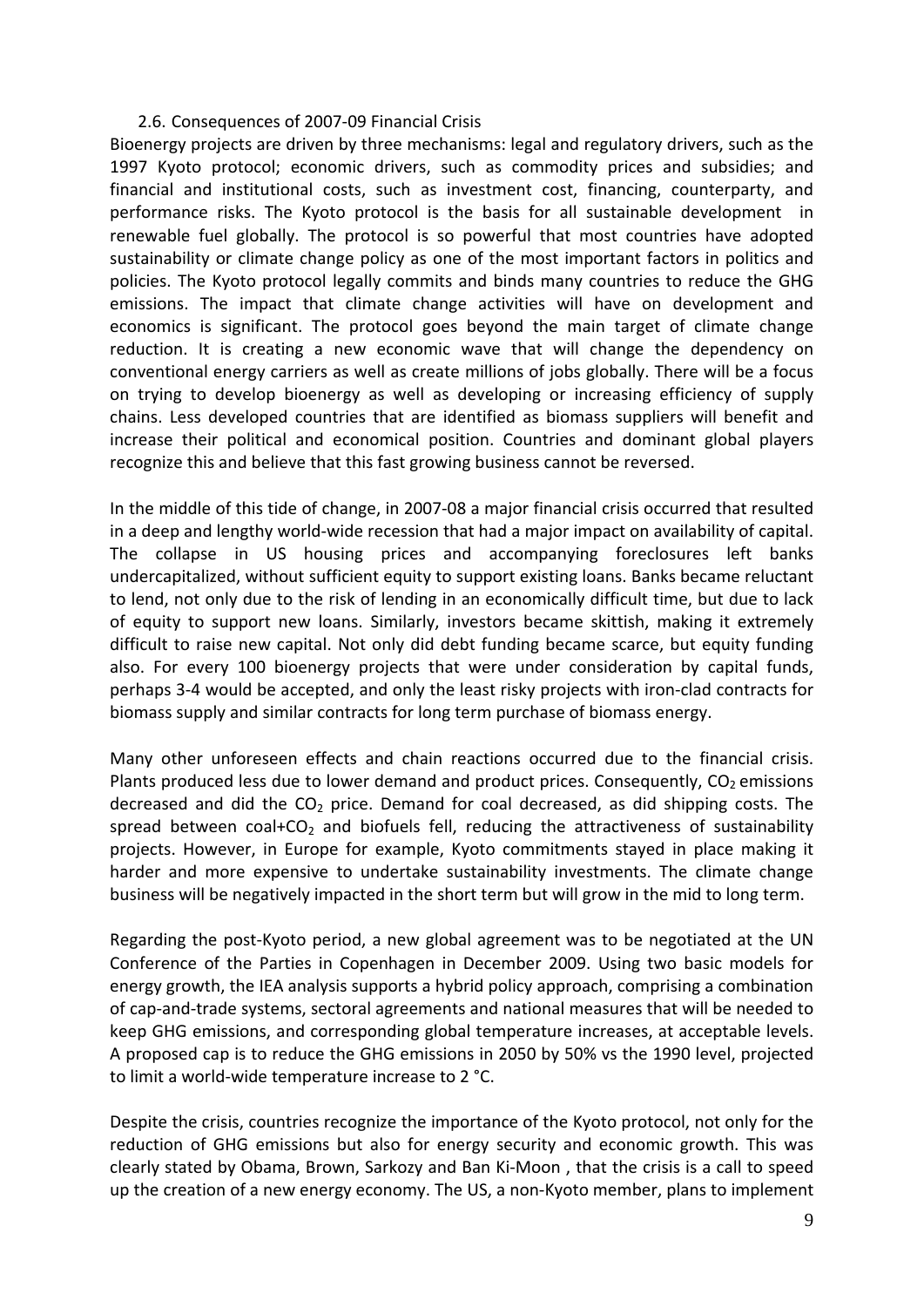measures as well. US President Obama has promised the Americans will invest \$150 billion over the next 10 years to catalyze private efforts to build a clean energy future. On a macro scale, there is an attitude of looking forward and the outcome of COP 15 in Copenhagen is expected to reflect this new green‐economy thinking. On a micro scale, the economics of biofuel co‐firing as a stand‐alone project remain very positive.

# **3. Green Funds**

It is proposed to create a Bio‐trade Equity Fund to develop biomass densification plants in regions of large biomass potential, and to invest in supply chains to transport this biomass at low cost to regions that require it to enable achieving climate change objectives. The object is to invest in "projects" that will provide future cash flow and in "shares" of companies that can boost biomass trade. Is this a viable niche? Are there other funds that fill this need? What is their performance?

# 3.1. Existing Green Funds

New Alternatives Fund (NAF):

Like other funds, this fund seeks long-term capital gains by investing in common stocks of companies that provide a contribution to a clean and sustainable environment with at least 25% of the portfolio in alternative energy, including production and conservation of energy. In 2008, 64% of the portfolio was invested in securities of foreign companies. The largest holding was in wind energy, the next largest was energy conservation (18%) and the distribution of clean water. In 2008 it reduced holdings in solar due to abysmal performance of pure play solar energy companies. Only one company was in biomass, Abengoa, which the fund regarded to be in the "difficult" biofuel and ethanol market. In 2008 NAF sold shares in Sunopta, a cellulosic ethanol company. On performance, despite a collapse in value in the fund in 4Q 2008, total fund expenses rose 39.5% since the investment advisors are paid based on overall asset value in the year. NAF is not a direct competitor to the proposed Bio‐ trade Fund because it has almost no biomass investments, does not invest in trade supply chains, only invests in equities and in general seems to have poor performance.

# Calvert Global Alternative Energy Fund (CGAEX):

Calvert has 31 different mutual funds along a spectrum of risk and return, from very low risk money market and bond funds, through middle risk balanced bond and equity funds, higher risk large cap equity funds, very risky small cap equity funds, and finally two sector funds that are at the extreme end of risk and return, the Global Water Fund and Global Alternative Energy Fund (CGAEX). CGAEX seeks long term growth in capital and invests at least 80% of its assets in equity securities whose main business is alternative energy or that are significantly involved in that sector. In Aug 2009 the fund was invested 34% in wind power companies, 23% in solar companies, 14% utilities, and only 6% in biomass energy companies and 3% in biofuel companies. There were 51 companies in the CGAEX equity portfolio. The Fund has lost 44% of share value in one year and 19% since inception, compared with the Large Cap Growth Fund that lost 26% in one year and gained 7% from inception. CGAEX is not a competitor to the Bio-trade Fund since it has only a small position in biomass, invests in risky equities on the expectation of "star" performance by a small portion of its holdings, does not generally have cash flow, and has poor performance.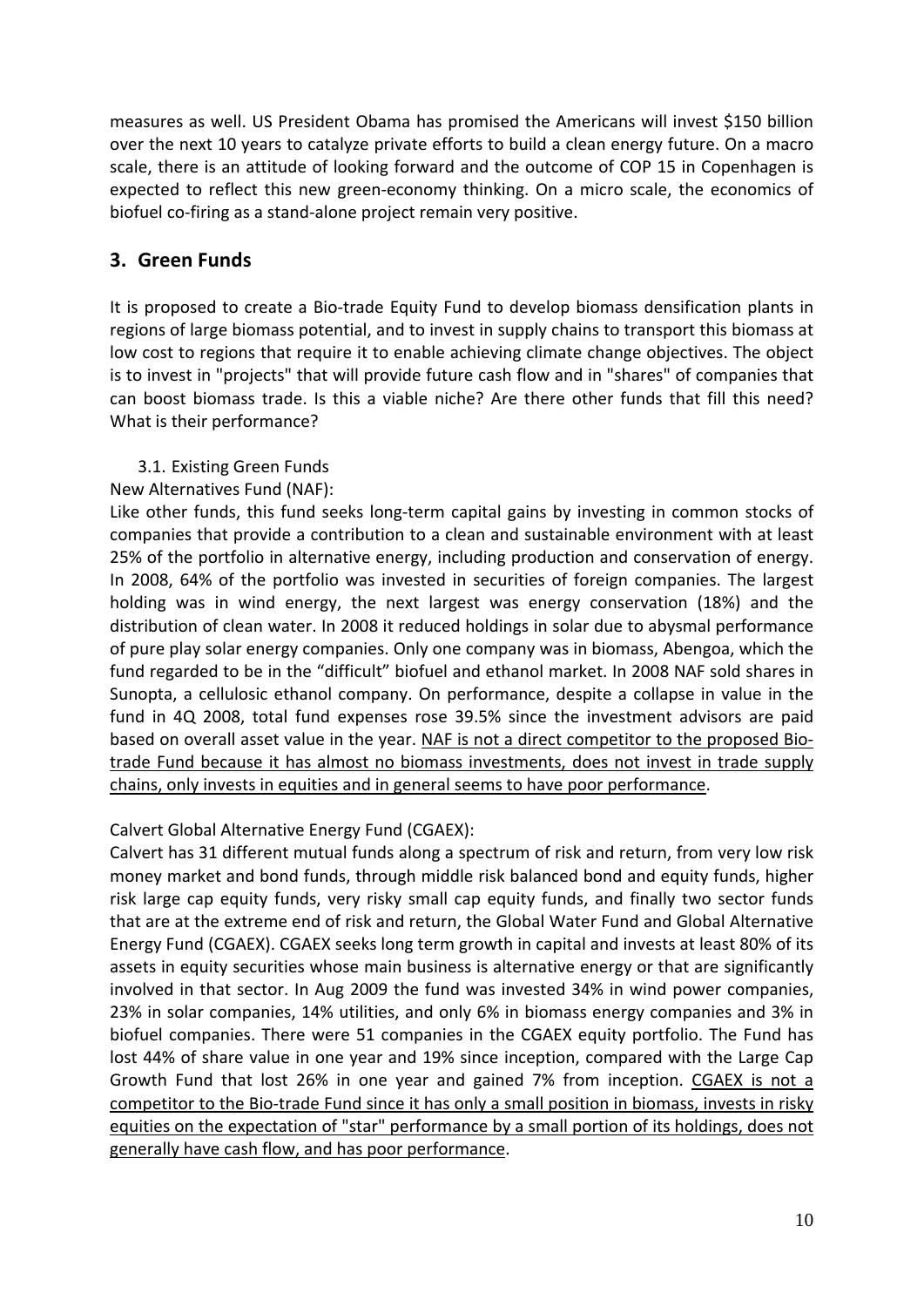Powershares Wilderhill Clean Energy Portfolio:

This is a fund that invests 90% of its assets in equities in green energy. Its goal is capital appreciation, and recognizes that the fund is high risk with the prospect of high return. The top 30 equities in the fund have only 2‐3% of the assets in the fund, ie it targets small cap and medium cap growth stocks. Examples include Sociedad Quimica y Minera de Chile, Cosan (Brazil), American Superconductor, Evergreen Solar and China BAK Battery. The fund gained 58% on assets in 2007 compared with 10% for NASDAQ, but lost 70% of its asset value in 2008 compared with the NASDAQ at 40%. This is a high-risk green equity fund, but is not positioned in the niche contemplated for the Bio‐trade Equity Fund.

# Global Sustainable Biomass Fund (GSBF):

The GSBF is a grant program under the responsibility of the Minister for Development Cooperation in the Netherlands to promote development of sustainable biomass in developing countries. It´s geographic focus is projects in Indonesia, Vietnam, Mali, Columbia, Nicaragua, Ethiopia, Tanzania, Mozambique and South Africa. It is a pool of government funds to enhance sustainability, while also providing for objectives of GHG reduction, social well-being, biodiversity etc. The fund has a budget of €12.5 million with subsidies in the range of  $\epsilon$ 100,000 to  $\epsilon$ 1 million per project, and because of its small size it is meant more to promote demonstrations of what is possible rather than intending to meaningfully impact achievement of EU targets. It is NOT a fund in which investors can participate, and as such it is not a competitor fund to the Bio‐trade fund.

# World Bank Climate Investment Fund:

This fund consists of two financing instruments designed to promote low‐carbon and climate resilient development in developing countries: the Clean Technology fund (CTF); and Strategic Climate Fund (SCF). CTF promotes financing for demonstration, deployment and transfer of low‐carbon technologies. SCF supports developing country efforts to reduce deforestation, to put climate risk into planning, and to scale up renewable energy. Financing is channelled through the African Development Bank, Asian Development Bank, European Bank for Reconstruction and Development, Inter‐American Development Bank, and World Bank Group. These funds are primarily debt instruments meant to supply loans where banks normally would not, and but are also equity seed money to strengthen long-term financial packages and mitigate perceived risk by commercial lenders. These funds appear to be directed at financing technology utilization in developing countries, but do not apparently demand or even expect a rate of return, and are not focused on bioenergy trade and thus are not in the niche of a Bio-trade fund.

# Copenhagen Climate Fund:

This is a proposal for a \$100 billion fund, emanating from the Dec 2009 Climate talks in Copenhagen that is targeted to help poor nations combat global warming. There has been no agreement on how this money should be managed and where and how it should be channelled. The developing nations want more control in accessing money, but donor nations are just as adamant that they will not allow money to be distributed without knowing exactly where it is going, and for what. While intentions are good, it appears that such a fund will be years in the making, and that money will be targeted at helping the poor in developing nations rather than making a return on investment and promoting trade.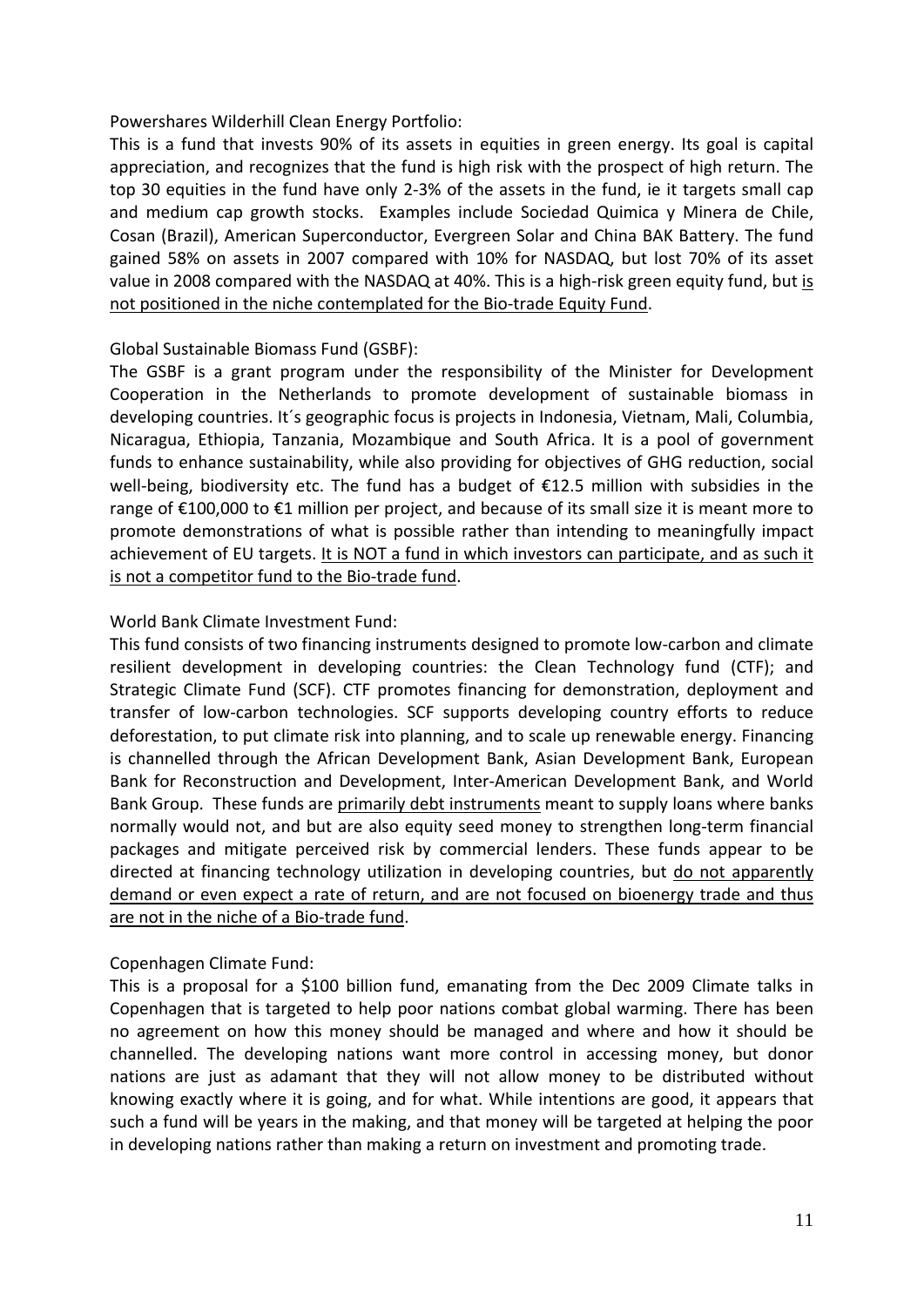In short, there are green funds that have a miniscule proportion of their portfolio in bioenergy, but these are stock plays anticipating major technology breakthroughs. There are debt funds with the objective to improve climate change factors in developing nations. There are virtually no funds that have a full understanding of the scope of bioenergy projects and none that even consider supply chain logistics. This is a capital market gap. If a bioenergy fund would fill this gap, what would it look like? How would it have to be structured to be successful?

# 3.2. Characteristics of Successful Fund

3.2.1. Fund

Existing equity funds that invest in shares of bioenergy companies in general have a portfolio of many companies across a range of risks and returns, ideally some that are moving forward to commercialization and are projected to have steady growth in share value commensurate with growing cash flow, others that have that undervalued shares that have tremendous upside should their technologies pan out. The hope is that 1‐2 "stars" will exceed losses from poorly performing equities. A Bio‐trade Equity Fund would want to spread risk, but the basis of the fund would be to participate in projects that will generate cash flow. Funds should have a portfolio of projects at various stages of completion; some earning cash flow, some under construction, others with an excellent technology or business opportunity that is on the verge of entering the market. There should always be 3‐4 deals in the pipeline. A successful fund has an apparent "endless" supply of good projects from which to choose.

"First time" funds are problematic in industry since they don't have a track record. It is essential to adopt management that has had previous successful performance. Risk is the most important factor in fund strategy. Management should strip out as much risk as possible. It would be easier to invest in low‐risk projects first to establish a fund track record for performance, and then later move on to higher-risk projects. Funds usually have an "investment period" like 3‐4 years, or 10‐15 years. Large pension funds like to invest in longer-term funds so they don't have to keep looking for new funds in which to invest. Since bioenergy projects tend to have cash flows stretching over several years, the time horizon should be long, for example 10 years.

# 3.2.2. Management

A fund should have a strong, seasoned management team, preferably that work together well. Absolutely everything about management must be transparent; who makes the investing decisions, who are the backing companies, who is paid and for what.

As a departure from existing green funds, management should be familiar with bioenergy technologies, such as pellets, wood‐chips, torrefied wood, BioOil, ethanol, methanol and bio‐ chemicals, and biomass feedstocks including agricultural residues, energy crops, forest residues, fast growing ligno‐cellulosic crops and plantations. Another necessary skill is an understanding of ground supply chains, and maritime shipping options.

Management should always put some of its own money at risk in the fund. They must have something to lose or gain by their decisions. In addition, their remuneration must be aligned with what the investors want.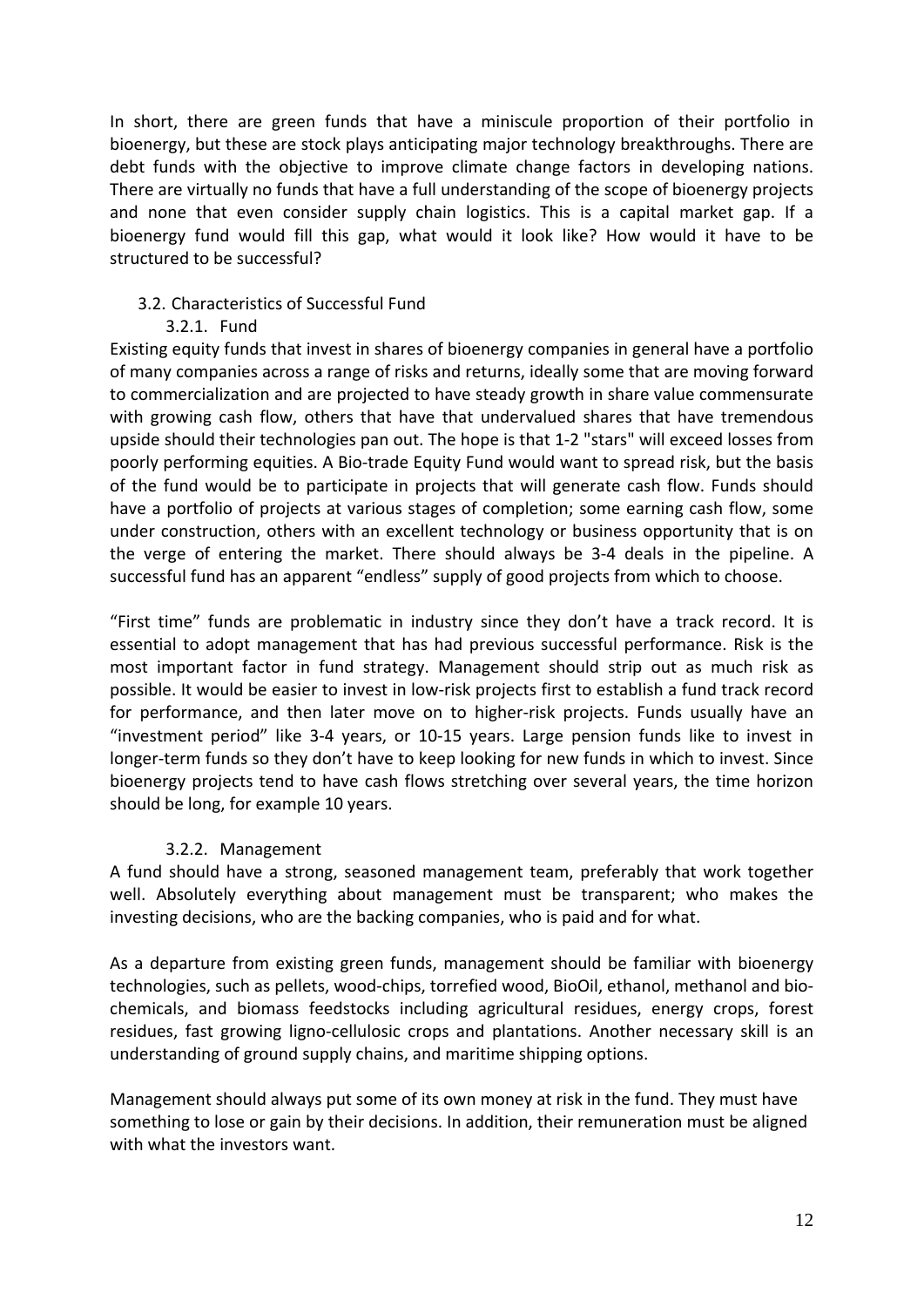Each country has a local bank that backs international investments. To reduce risk it is anticipated that project proponents will secure the support of such banks, and also secure supply guarantees of biomass suppliers and purchase guarantees of customers.

# **4. Types of Bioenergy Investments**

What are viable investment categories for the Bio-trade Fund? The prime objectives of the Fund are to make superior rate of return while promoting trade in existing and future products at lowest cost. To do this will require investment not only in conversion facilities, but all aspects of the inland and ocean supply chain.

# 4.1. Existing Technologies

# 4.1.1. Sources of Tradable Biomass

Sources of biomass that can be densified have traditionally included forest, agricultural and post-industrial waste. Forest biomass includes sawdust, shavings and bark from sawmills, pulp mills, and other wood product mills, and now includes harvest residues from forest operations, standing timber, and plantations of fast‐growing tree species. Agricultural biomass includes crop residues such as corn stalks, bagasse (cane stalks at sugar plants) and trash (cane material left in the field), and also covers energy crops, such as miscanthus. Post industrial wood includes construction waste. Investments from the bio-trade fund could include acquiring the rights to large tracts of ag waste, or planting of biomass crops, either agricultural (such as miscanthus), or wood (such as fast‐growing willow).

# 4.1.2. Ground‐based Supply Systems

Systems to supply forest biomass include chippers (that chip standing timber or harvest residues), grinders (that grind wood, usually larger and more robust than chippers), bundlers (that bundle harvest waste for transport), loaders (that load biomass onto trucks), harvesting equipment (that fells trees). Woody biomass is transported from the bush by trucks of various kinds, some are multi‐use, and some are purpose‐built. Biomass sometimes is transported directly to the biomass heat plant or pellet plant, and sometimes is transported to a depot for further handling, such as grinding and/or storing. Bio-trade Fund investments could be supplying or enhancing existing supply chain technology to new or existing markets.

# 4.1.3. Conversion Systems

Biomass can be converted to energy using several conversion technologies including;

- ‐ Direct combustion for heat, power or combined heat and power (CHP)
- ‐ Gasification for transportation biofuels, heat and power
- ‐ Pyrolysis for BioOil and Bio‐char
- ‐ Hydrolysis for sugars and subsequent fermentation to liquid transportation fuel like ethanol
- ‐ Densification for pellets, biocarbon or torrefied wood

Direct combustion of biomass for heat has been practised for millenia. Following the steep rise in oil prices over the last 35 years, technologies have improved to maximize efficiency and minimize emissions. Biomass can be combusted in boilers of various sizes for the distribution of heat, from single residences, to large district heating systems, to industrial applications. It can also be combusted to produce high‐pressure steam which can be fed into a turbine to produce power. Efficiency in converting biomass to energy can be increased by combining the production of heat and power.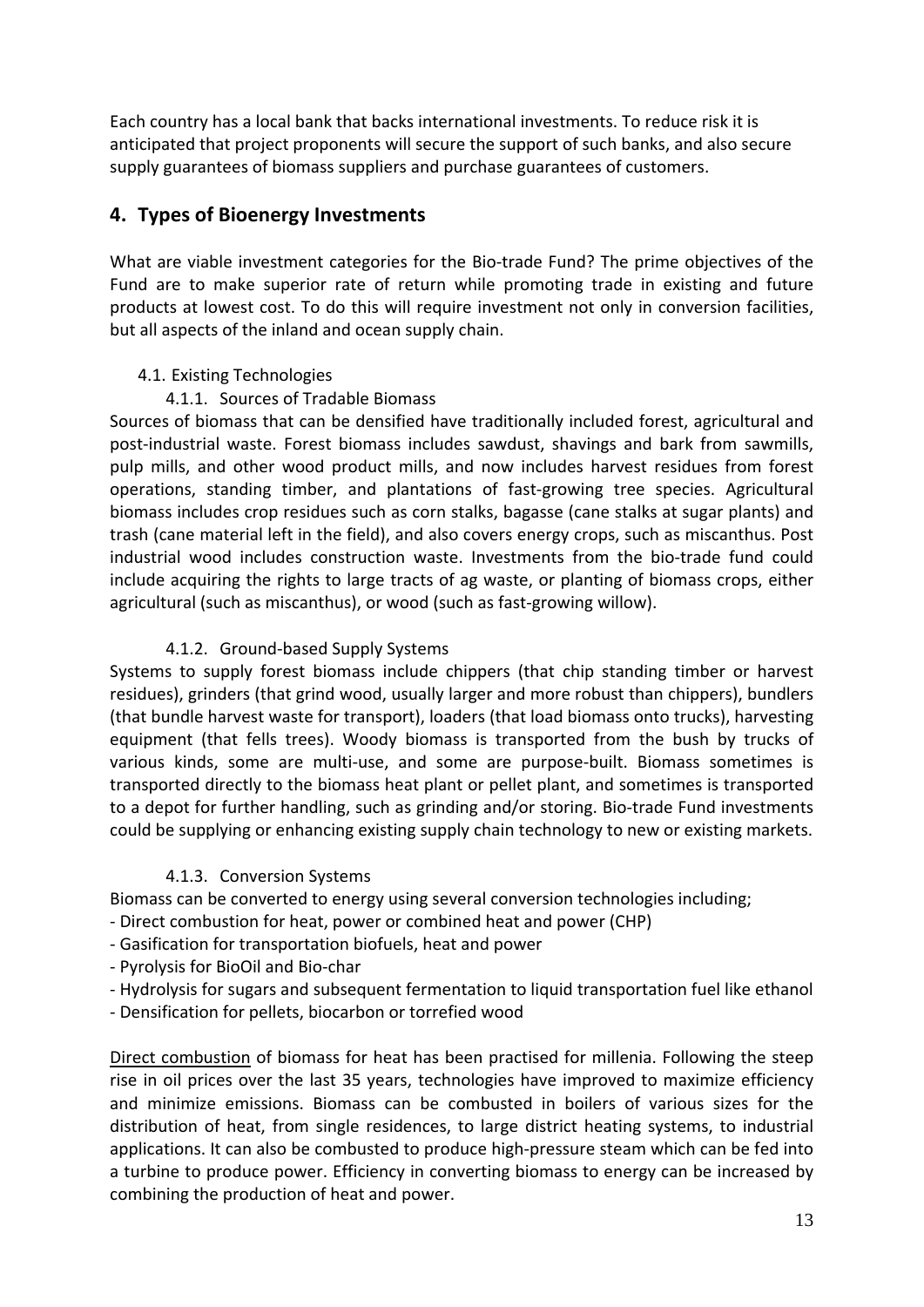Gasifiers operate by turning biomass into a flammable gas that can be cleaned and filtered to eliminate chemical compounds. The gas can be used more efficiently than simple combustion to produce heat or power. Gasification technology has been used in industrial applications for years, but only recently are commercial/residential applications becoming commercial. Gasification is also an intermediate step to the production of ethanol, methanol, and other chemical compounds, a process just becoming commercial in 2008‐09.

Pyrolysis is burning biomass at high temperature in the absence of oxygen to produce a liquid BioOil, that can be burned in place of fossil fuels in stationary engines. The by‐product char, a black powder, is also a fuel. This technology has been commercial for 20 years, but essentially all world production is made by two companies in Canada; Ensyn and Dynamotive Energy. Several fast pyrolysis processes have been tried in Europe over the years without success, though a demo is now operating in Finland and a commercial-scale-plant is being built in the Netherlands. BioOil is not generally known in the marketplace and a market remains to be built. BioOil is not yet a transportation fuel.

The term biofuels is often mistakenly used to reference only bio‐ethanol and bio‐diesel, both transportation fuels. Most of the world's bio‐ethanol is manufactured in Brazil from sugar cane and in the US from corn in processes categorized as 1st generation technology, and it has been practised for decades. In Brazil manufacturers have been producing ethanol for over 25 years and in that time have reduced the cost of manufacturing by 75%. Bio‐diesel is made from animal fats and vegetable oils, and manufacturing of this product is also mature.

Densifying biomass into pellets has been practiced for many years, but only since the Kyoto Protocol and implementation of policies to reduce GHG emissions has production and trade shown tremendous growth. Canada is the world's largest exporter of pellets, shipping 1.2 million tonnes offshore in 2008. Pellets have energy value of 18 GJ/t. Another type of pellet is biocarbon, a black carbon pellet that has energy value of 30 GJ/t, but this process has only been practiced commercially in South Africa. Conversion facilities are viable candidates for Fund investments, but only if meant for trade.

# 4.1.4. Transportation Systems

<u>.</u>

Biomass can be transported overland by truck, rail or pipeline, and in the last 10 years across oceans by ships. Ships are categorize by size; Handysize (20‐35,000dwt), Handymax (35‐ 50,000dwt), Panamax (50‐80,000dwt) and Capesize (100‐300,000dwt). The larger the vessel, the lower the cost per unit shipped<sup>2</sup>. Most ocean ports cannot handle Capesize, and many cannot handle Panamax sized ships. Most solid biomass is shipped on bulk carriers that have several holds covered by hatches and on‐board equipment for loading and unloading. Solid biomass is often shipped locally from small harbours with Handysize and Handymax ships. Tanker ships are designed to carry bulk liquids. Crude oil is generally carried in massive oil tankers, and LNG in large LNG tankers. Biofuels, such as ethanol and biodiesel, and also chemicals and vegetable oils are usually carried in smaller chemical tankers 5‐45,000dwt. Carriage of chemicals in bulk are covered by regulations in SOLAS Chapter VII and Marpol Annex II, which provide guidelines on issues such as tank coating requirements, side‐hull

<sup>&</sup>lt;sup>2</sup> World Biofuel Maritime Shipping Study-Bradley D., Diesenreiter F., Trømborg E.- 2009- IEA Bioenergy Task 40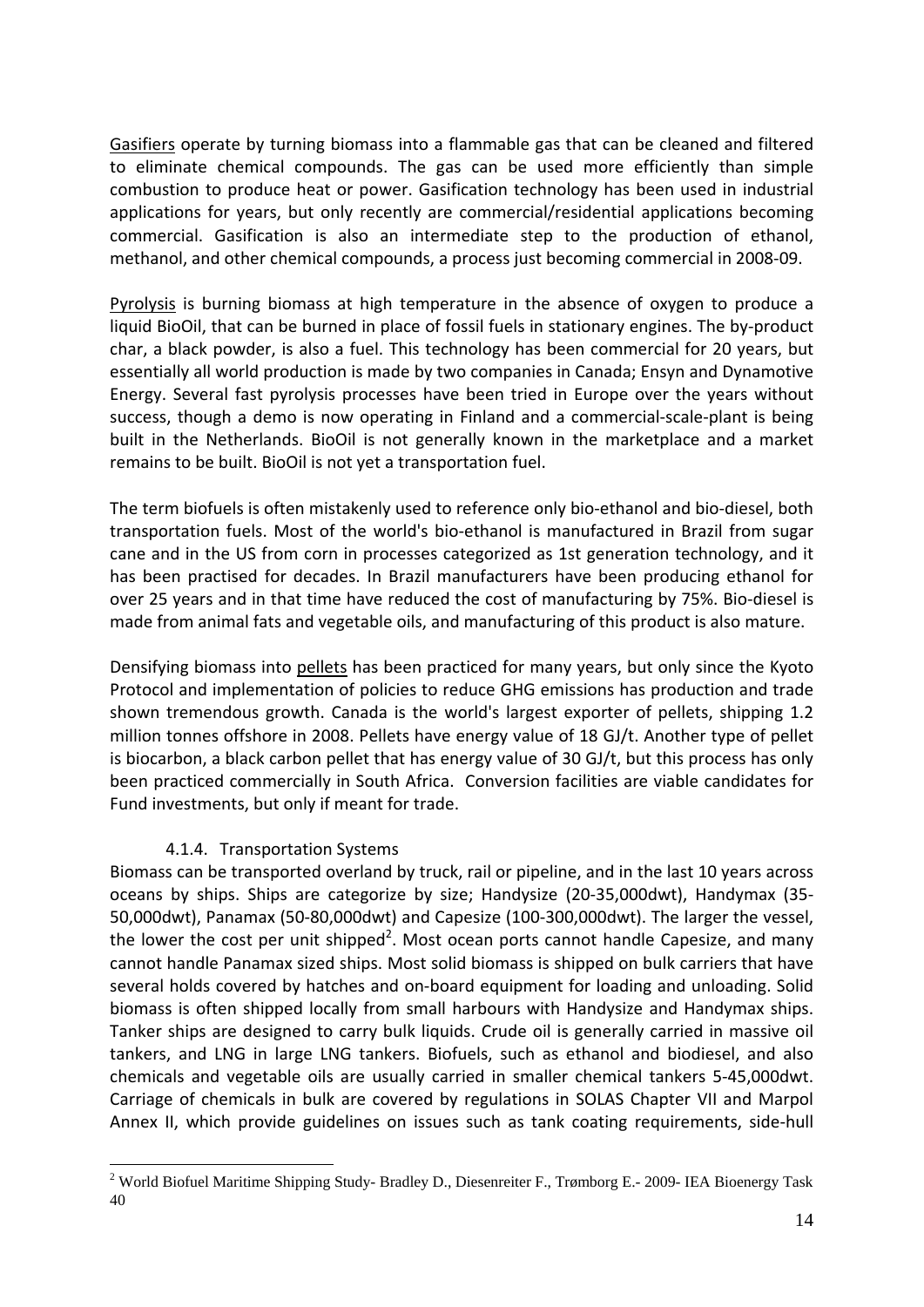protection, double bottoming, and maximum tank‐size. Shipping by chemical tankers is costly because of their limited size. A Bio-trade Fund might invest in multi-purpose trucks, rail cars, pipelines or ships that promote trade.

Biomass is often shipped from ports that can only handle smaller ships. Some ports can handle large ships, but port handling and storage facilities are often inefficient and thus make biomass more costly. Some ports are undersized, which require ships to only partially fill and proceed to another port for additional cargo, all of which add to costs. Viable projects for a Bio‐trade Fund are port storage enhancement, loading equipment, docking facilities, and rail marshalling facilities.

#### 4.2. New Technologies and systems

# 4.2.1. Supply Systems

While trucks for transporting woody fibre have been used for decades, Scandinavian countries have continually been building and testing new purpose‐made trucks to maximize transport volumes and reduce costs. Supply chain research in Scandinavia has resulted in a 2% per annum reduction in unit supply costs over 25 years. Lately the Swedes have been testing rail options and the Finns inland waterway systems to further reduce supply chain costs. The biomass bundler has been in operation for several years, but there are only 25‐30 in operation world‐wide since advances in chipping supply systems have undercut the cost of bundlers. However, a Finnish study has projected that there are several ways in which the current bundler can be reconfigured to reduce costs, even below chipping. Improving ground supply systems does not always involve new technology. Sometimes it is just a matter of improving existing road and rail systems to today's standard. A Bio‐trade fund could invest in rail supply chain reductions, inland ships, or bundler improvements, for example.

# 4.2.2. Conversion Systems

<u>.</u>

1st generation biofuels have drawbacks. Since they use food as feedstock they contribute to higher food prices, are an expensive option for energy security, provide only limited GHG benefits, and feedstocks are not always produced sustainably<sup>3</sup>. Research is ongoing on 2nd generation biofuel technologies that use ligno‐cellulosic non‐food feedstocks, such as forest and agricultural residues. Many processes are at various stages of development, from basic research to demo and commercial stages. Commercialization of these technologies is expected to take place over the next 20 years. There are 5 operational **thermo‐chemical** biofuel plants worldwide; Cutec (Germany), Enerkem (Canada), U. of Vienna (Austria), Southern Research (US), Tembec (Canada). Several companies have demo or commercial plants under construction including; Enerkem, CHOREN, GTI Gas Technology Institute, Range Fuels, ECN, and Forschungzentrum Karlsruhe. Six more plants are planned before 2016. There are 9 operational **bio‐chemical** biofuel facilities world‐wide including Abengoa (US), Iogen (Canada), Inbicon (Denmark), KL Energy (US), AE Biofuels(US), Lignol (Canada). There are 8 more demo or commercial plants under construction and 10 more planned before 2016. The Bio‐trade Fund can invest in demo projects or in commercial scale plants that will result in biofuel trade.

<sup>&</sup>lt;sup>3</sup> From 1st to 2nd Generation Biofuel Technologies- Sims R., Taylor M., Saddler J., Mabee W. 2008 IEA Bioenergy Task 39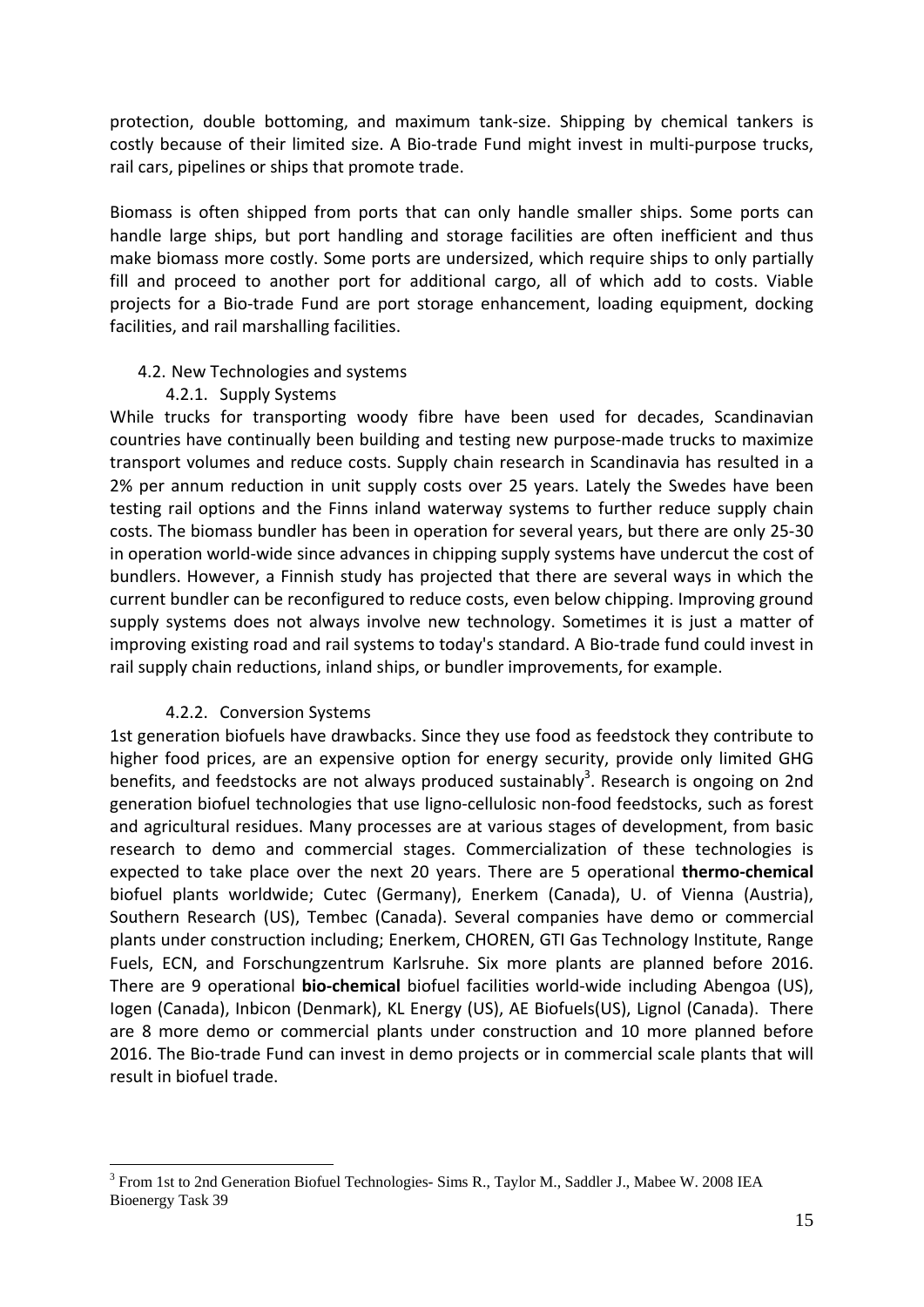Separate research by Ensyn and Dynamotive in the last year has shown that by using a hydrogenation process BioOil can be mixed with fossil fuel in existing refineries to make green gasoline. BioOil can also be a feedstock for a myriad of bio‐chemicals. The Bio‐trade Fund can invest in BioOil plants that will result in biofuel trade.

Processes are being developed to further densify pellets by 15‐20% to reduce the cost of transportation, and also to make pellets waterproof to further save on transportation and storage costs. Torrefied wood is another technology that when commercial will be a transportable, waterproof, dense energy product. The Bio‐trade fund can invest in new densification processes.

# 4.2.3. Transportation Systems

Size of ship is critical to economies of scale. For example, to ship cargo from SE Asia to the EU would cost \$89/ton on a 30,000dwt vessel, but only \$41.20/ton on a 95,000dwt vessel. It makes sense to ship fuels on large ships, but the costs to refit a standard Panamax ship to comply with bulk chemical transport guidelines is prohibitive. Ship designs are being considered that would enable a basic Panamax‐sized tanker ship to be converted to chemical‐ship guidelines at reasonable cost. From the start the ship would have a double bottom of height 2.15m, side‐protection of 2m, and 7 cargo tanks per side instead of the normal 6, enabling easy future modification to  $3000<sup>3</sup>$  tanks, the current maximum size for Type 2 ships. The Bio‐trade fund could invest in or take a position in Panamax ships of this sort, or invest in the modifications only, and be paid by the ship-owner or transporter for the cost reduction resulting from the modification.

Improving port systems can involve installation of purpose-built loading equipment such as cranes and conveyors, sufficient storage containers, upgrading rail and truck delivery systems, and enhancing docks to accommodate larger ships.

# **5. Biomass Availability**

As seen above there are many prospective investments in biomass conversion and supply chain enhancements, and many may make the difference between transporting biomass cost effectively and not. Where are the large sources of biomass? What funds are needed and how risky will it be to invest in freeing up biomass from these sources?

# 5.1. EU

1

Table 5.1 shows availability of ligno-cellulosic residues in 8 European countries<sup>4</sup>. France, Germany, Poland and Spain have considerable agricultural residue, Sweden and Finland are endowed with forest processing residue. Residues total 4200 PJ. Agricultural and wood processing residues provide 79% of the available residues at relatively low cost. The amount of construction residue is small, but it has a negative cost. Wood from chipping trees and logs comprises only 13% of available residues, and most will be at high cost. The European study VIEWLS concluded that there is sufficient biomass potential for biofuels and bioenergy heat and power, but only if most of available residues were allocated to energy, and only if energy crops are included, since potential residues are insufficient to meet demand.

<sup>4</sup> Impact of 2nd Generation Biofuels on Trade- IEA Task 40 Biotrade- Bradley D., Pelkmans L.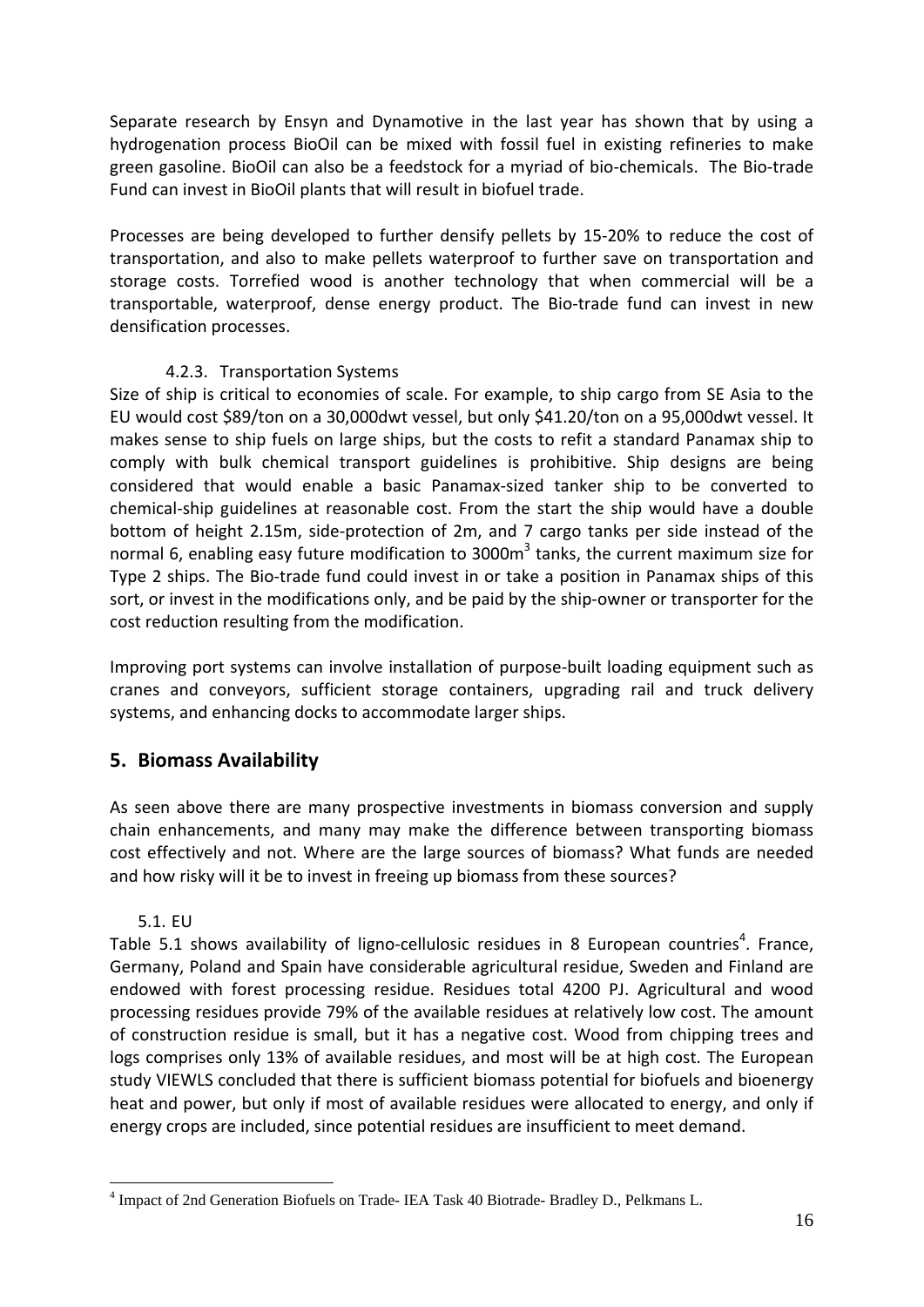|                      |                 |             |             | Table 5.1 Residue Availability in Europe (PJ) <sup>5</sup> |                  |              |         |
|----------------------|-----------------|-------------|-------------|------------------------------------------------------------|------------------|--------------|---------|
|                      |                 | Forest      | Logging     | <b>Tree</b>                                                | Roadside         |              |         |
|                      | $\overline{AB}$ | Processing  | Chips       | Chips                                                      | $\overline{Hay}$ | Construction | Total   |
| France               | 343.9           | 251.6       | 68.5        | 35.7                                                       | 17.4             | 19.1         | 736.2   |
| Germany              | 206.9           | 221.0       | 60.1        | 29.8                                                       | 24.0             | 32.1         | 573.9   |
| Sweden               | 24.3            | 256.8       | 69.9        | 41.5                                                       | 2.6              | 0.1          | 395.2   |
| Poland               | 165.7           | 127.8       | 24.6        |                                                            | 11.3             | 15.0         | 344.4   |
| Finland              | 20.1            | 211.7       | 57.6        | 36.0                                                       | 1.5              | 3.0          | 329.9   |
| Romania              | 146.4           | 52.0        | 4.2         |                                                            | 6.5              | 8.7          | 217.8   |
| Spain                | 141.5           | 36.7        | 10.0        | 13.9                                                       | 11.9             | 2.7          | 216.7   |
| UK                   | 113.8           | 34.7        | 9.4         | 5.1                                                        | 17.3             | 1.8          | 182.1   |
| Other EU27           | 491.1           | 456.4       | 120.6       | 43.3                                                       | 51.6             | 41.9         | 1,204.7 |
| Total                | 1,653.7         | 1,648.7     | 424.9       | 205.3                                                      | 144.1            | 124.4        | 4,200.9 |
| Cost $(\epsilon/GJ)$ | $1.1 - 3.9$     | $1.1 - 2.6$ | $1.4 - 6.7$ | $4.2 - 8.1$                                                | 2.0              | $-4.6$       |         |

How much will it cost to access this biomass? Table 5.1 also estimates the cost. The lowest cost is likely to be forest processing and agricultural residues that are already at centralized plants, as low as 1.1€/GJ, since no further transport is required. Roadside hay is also projected to be only 2€/GJ on average, depending on the country and volume. Construction waste is deemed to have a negative cost, since the cost of land filling is eliminated. The highest cost will be logging chips and whole tree chips.

It has been shown<sup>6</sup> that € billions can be saved by importing lower-cost biofuels to the EU instead of supplying biomass locally. But where to get biomass? What if there are not enough low-cost biomass sources in the EU? What are other sources of biomass and how likely is it that these can be sources of feedstock for power plants, heating and  $2^{nd}$ generation biofuels that will be traded over long distances?

# 5.2. North America

With one of the world's largest forestry sectors, **Canada** is regarded as a storehouse of biomass. Before the 2007-8 world financial meltdown, Canada produced 21 million BDt<sup>7</sup> of mill residue (sawdust, bark etc) annually, and in 2007 had a surplus of 1.8 million BDt<sup>8</sup>. As a result of the US housing crisis, residue production fell and there was no surplus in 2009. When lumber markets recover, Canada will have a surplus of 3-5 million BDt (52 PJ). There are 21 million BDt of bark in old mill piles, much of it in Quebec and Ontario. Provinces are releasing 22 million BDt (379 PJ) annually of harvest residue for energy, mostly already at roadside. There is 9.8 million BDt of urban wood waste and agricultural biomass is estimated at 17.3 BDt annually. In total, the surplus is estimated at 779 PJ with an average cost of 1.67€/GJ (0.18‐2.7€/GJ), shown in Table 5.2. Canada has a modern industrial economy and a good transportation/port system. The forest industry is declining due to global competition, and is looking increasingly to divert wood resources to energy, both for domestic use and

1

<sup>&</sup>lt;sup>5</sup> Biofuel and Bioenergy Implementations Scenarios- Final Report of VIEWLS WP5

<sup>6</sup> 2nd Generation Biofuel Impact on Trade- 2010- IEA Task 40- Bradley D,, Pelkmans L.

 $7$  Bone Dry tonnes = Oven Dry tonnes

<sup>8</sup> Canada Report on Bioenergy 2009- Climate Change Solutions, July 7, 2009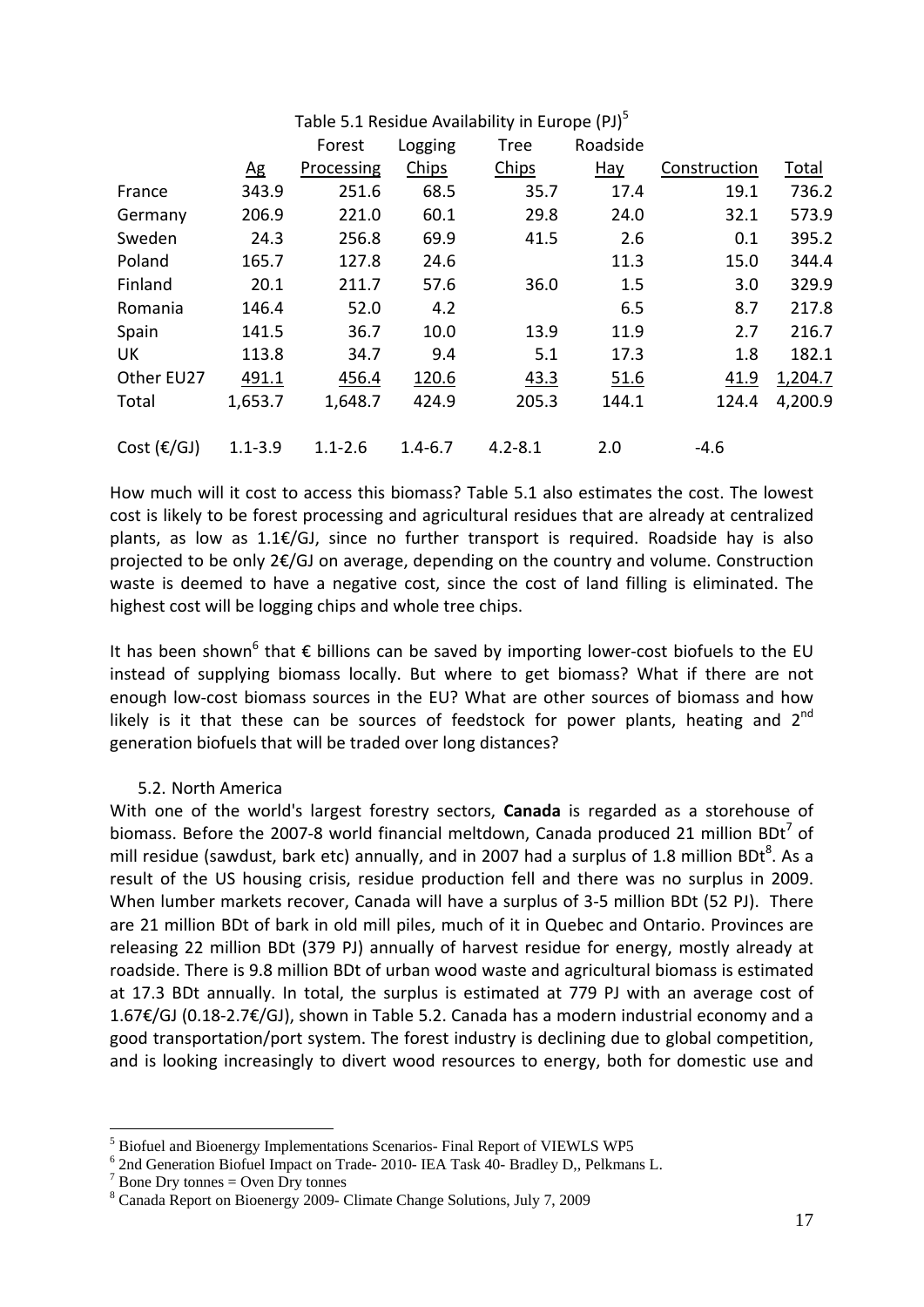export. Although Canada has renewable targets, growth in domestic demand for pellets and CHP is slow, and therefore there is an excellent opportunity for export.

| Table 5.2 Canada Residue Surplus |     |           |
|----------------------------------|-----|-----------|
| Canada                           | PJ  | Cost €/GJ |
| Ag Res                           | 293 | 0.72      |
| Mill Res                         | 52  | 0.90      |
| Hog Res                          | 34  | 0.18      |
| <b>Forest Res</b>                | 379 | 1.54      |
| Forest chips                     | 146 | 2.69      |
| Urban                            | 168 | 0.36      |
|                                  | 779 | 1.67      |

The US has increased production of 1<sup>st</sup> generation ethanol from corn exponentially in the last decade, largely for energy security reasons. With the potential for biomass to replace imported oil, the USDA determined the technical feasibility of supplying 1 billion tons annually of agricultural biomass<sup>9</sup>. USDA estimated current sustainably removable biomass at 194 Mt annually, including 113 Mt crop residues and 6 Mt corn fibre. This level can be increased to 600 Mt through a combination of technological changes: higher crop yields, improved residue collection technology, and adoption of no-till cultivation. Further, adding perennial crops targeted to biomass production would result in almost 1 billion tons biomass. Except for export‐driven pellet plants in the South East, much US biomass could be destined for domestic biofuels and bioenergy for energy security rather than for exports.

# 5.3. South America & Caribbean

**Brazil** is both a major producer of forest products and sugar cane. In 2008 Brazil produced 219 million tonnes of cane and 19.5 million litres ethanol  $(1<sup>st</sup>$  generation). Most sugar cane bagasse is burned inefficiently in sugar and ethanol plants for heat, however steam saving actions, minor investments and new cane production can yield 25 million BDt of surplus bagasse at 50% moisture. In addition, there is 31 million BDt of trash (leaves and stalks) available in the field. The forest industry had an estimated 65 million BDt of surplus biomass in 2005, projected at 70 million BDt in 2010, including inefficiently used sawmill residues and rarely used field residues. Biomass transportation costs are high, and conversion to energy‐ dense biofuels is best done in Brazil. Currently, the focus of Brazil is on expansion of first generation ethanol production from sugar cane, yet there is a huge amount of other biomass waste available to convert to other biofuel products for export.

In 2002 **Argentina** had 2,230 sawmills producing 94 million  $m^3$  of wood<sup>10</sup> vielding 4-5 million tonnes of unused wood waste. Recently it was estimated that there were several million tonnes of waste forestry biomass on rivers within barging distance of major ports<sup>11</sup>. Chile has a major forestry industry, about 1/3 the size of Brazil. In 2007 Chile manufactured 60,000 tonnes wood pellets, exporting about 20,000 tonnes. The distances to markets and older port facilities make pellet exports a challenge, however with current low shipping rates and a lower cost per GJ of shipping liquid biofuels, Chile could be a biofuels exporter.

1

<sup>&</sup>lt;sup>9</sup> Biomass as a Feedstock for a Bioenergy and Bioproducts Industry: The Technical Feasibility of a Billion Ton Annual Supply- April 2005, USDAi

<sup>&</sup>lt;sup>10</sup> The First Hewsaw to Argentina, Dario Rodriguez

<sup>&</sup>lt;sup>11</sup> World Maritime Biofuel Shipping Study- IEA Bioenergy Task 40, July 2009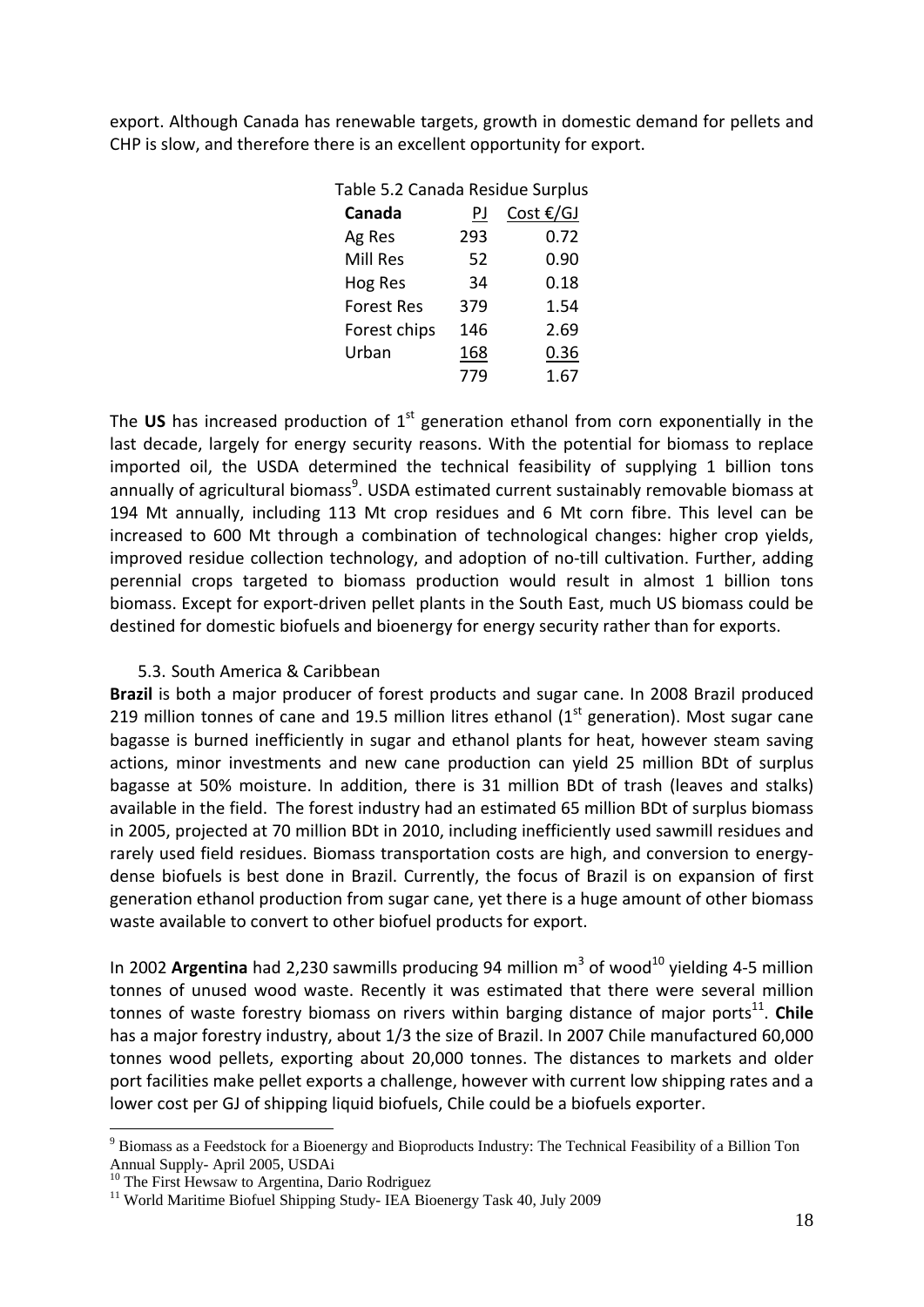#### 5.4. South Asia & Oceania

South‐East Asia has been identified as a major source of biomass from forests, plantations, and processing facilities, as shown in Table 5.3. The lowest cost feedstock would be residues from palm oil and other processing plants, most prominent in **Indonesia** and **Thailand.** A slightly more costly but abundant source is agro‐residues, again with Indonesia and Thailand having the greatest potential.

| Table 5.3 Residual Potential Asian Countries (TJ) <sup>12</sup> |           |          |             |          |  |  |  |
|-----------------------------------------------------------------|-----------|----------|-------------|----------|--|--|--|
|                                                                 | Indonesia | Malaysia | Philippines | Thailand |  |  |  |
| Forest residues                                                 | 250       | 250      | 20          | 20       |  |  |  |
| Agro-based wood residues                                        | 750       | 200      | 350         | 150      |  |  |  |
| Field-based agro-residues                                       | 1,850     | 80       | 600         | 1,000    |  |  |  |
| Agro processing residues                                        | 600       | 150      | 300         | 450      |  |  |  |
|                                                                 | 3,450     | 680      | 1.270       | 1,620    |  |  |  |

#### 5.5. Africa

A study on global study on bioenergy potentials<sup>13</sup> projected that sub-Saharan Africa had great potential for exportable biomass. Estimates were largely theoretical and based on quantum leaps in arable land utilization and full utilization of modern production techniques. Estimates of production scenarios varied from 58 EJ/y to 252 EJ/y in 2050. Regional technical biomass potentials for Africa were estimated by VTT in 2007 at 165 Mtoe (1EJ/y), of which half were energy crops, 40% were agricultural residues, and 10 % was bagasse. Though only "technical" potentials rather than realistically achievable volumes, with the support of World Bank and other funding sources, potentials can be turned into reality, one piece at a time.

In Namibia, neighbouring South Africa, there are 10‐12 million hectares of land infested by invasive acacia thorn bush and the government is trying to reverse this encroachment and restore wild life habitat and ranch land productivity. Each infested hectare has 10‐11 tons of standing Acacia, therefore there are over 100 million tons of Acacia wood that can be used as biomass feedstock.

# 5.6. CIS

<u>.</u>

The CIS and Baltic states are major sources of woody biomass. A study on Regional Biomass Potential in 2050 projects woody crop potential at 45 EJ in 2050, 5 EJ in residues, and 33 EJ in forest surplus, however these estimates are highly conjectural. A less theoretical study indicated that the annual supply from North West Russia was 3.5 million  $m^3$ . That amount could increase 53% to 5.1 million  $m^3$  if the annual allowable cut could be used completely, and 106% higher to 7.2 million  $m^3$  if thinnings could be used at a full scale. However, the lack of a business culture, the bureaucracy, six month winters, language difficulties, and even personal safety, all together create seemingly insurmountable barriers to doing business in Russia.

<sup>&</sup>lt;sup>12</sup> FAO Regional Wood Energy Development Program in Asia

<sup>&</sup>lt;sup>13</sup> A Quickscan of Global bioenergy potentials to 2050- Smeets E, Faaij A, Lewandowski I-2004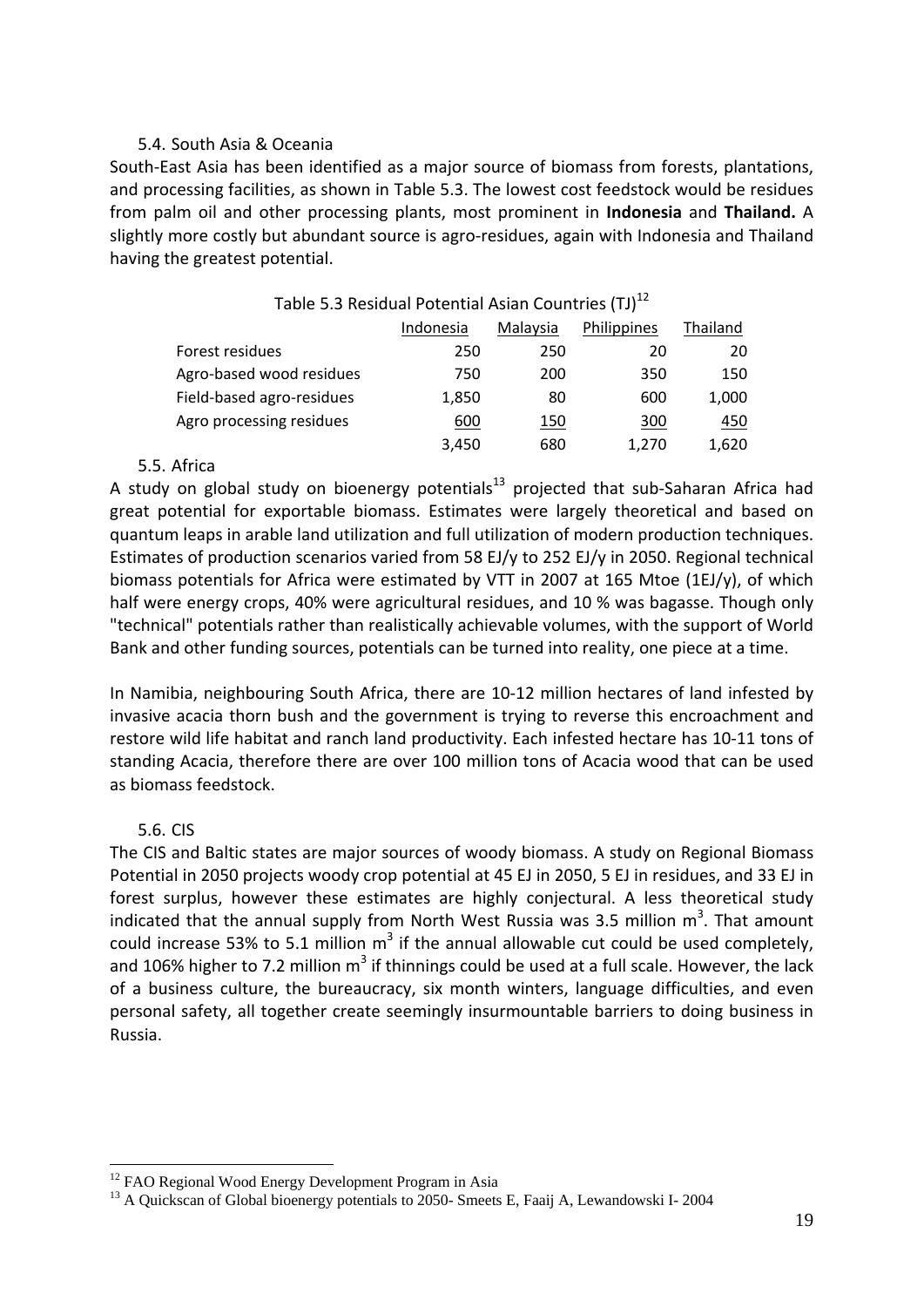# **6. Example Projects to Promote Bio‐trade**

A Bio‐trade Equity Fund would target new biomass conversion plants, and projects that either build new supply chains or enhance existing ones. The fund should start by investing in some projects that were already running and delivering positive cash flow. Subsequently, to ensure success, the fund would invest in the low‐risk, lowest cost projects to build credibility, and gradually expand the scope of projects and increase risk over time. For example, project choices may be categorized as follows;

Phase 1 Investments:

‐ New conversion plants with known and widely used technologies in a safe country that has some supply chains already in place

‐ A supply chain enhancement that would significantly reduce supply costs for an existing conversion plant, with existing markets

‐ A low‐cost expansion of an existing conversion plant that had markets confirmed

Phase 2 Investments:

- ‐ Conversion plant in a riskier country, with supply chains in place
- ‐ Conversion plant with a new technology in a safe country, with safe existing markets
- ‐ Port enhancement in a riskier country, but with existing densification plant

Phase 3 Investments:

- ‐ Conversion plant AND new supply chains in a riskier country with great biomass benefits
- ‐ Major investment in any new large conversion plant
- ‐ Building a special‐built Panamax biomass ship
- ‐ First commercial plant for a new technology

What are some specific examples?

6.1. Phase 1 Low‐risk Examples

# 6.1.1. Canada‐ Prince Rupert Port Upgrade

BC currently has production capacity of 1.5 million tonnes wood pellets and exports most of it to Europe. In 2008, due to a slowdown in the lumber industry, pellet plants were limited in the amount of mill residue available for pellets, so producers began using more expensive harvest residue. Despite the change in feedstock, pellet plant expansions of 2‐3 million tonnes are planned in central British Columbia to take advantage of the Mountain Pine Beetle wood that is being released for energy by the province. These expansions would triple BC's pellet capacity. Pellets are exported primarily through the port of Vancouver, with some now going through the port of Prince Rupert 800 km north of Vancouver. It is a deep‐water port, is well positioned to move pellets, and has more parking for rail cars and better marshalling areas than Vancouver. The port was built for the export of coal, grain, and pulp, not pellets, but it can accommodate Panamax ships of 80,000 tonnes. Pellet manufacturers now use the coal loading terminal on Ridley Island, where existing loading equipment has a 4,000 tonne per hour loading capacity, compared to 500‐tph in Vancouver. However, the faster Port Rupert equipment is harsh on pellets. A new pellet loading facility would cost \$5-8 million and increase loading efficiency, reduce costs, and not damage pellets. The greater problem however is storage. There is only one pellet silo with 14,000 tonne storage. The design is good, but could be better. Ships like to load 40,000 tonnes and get on their way.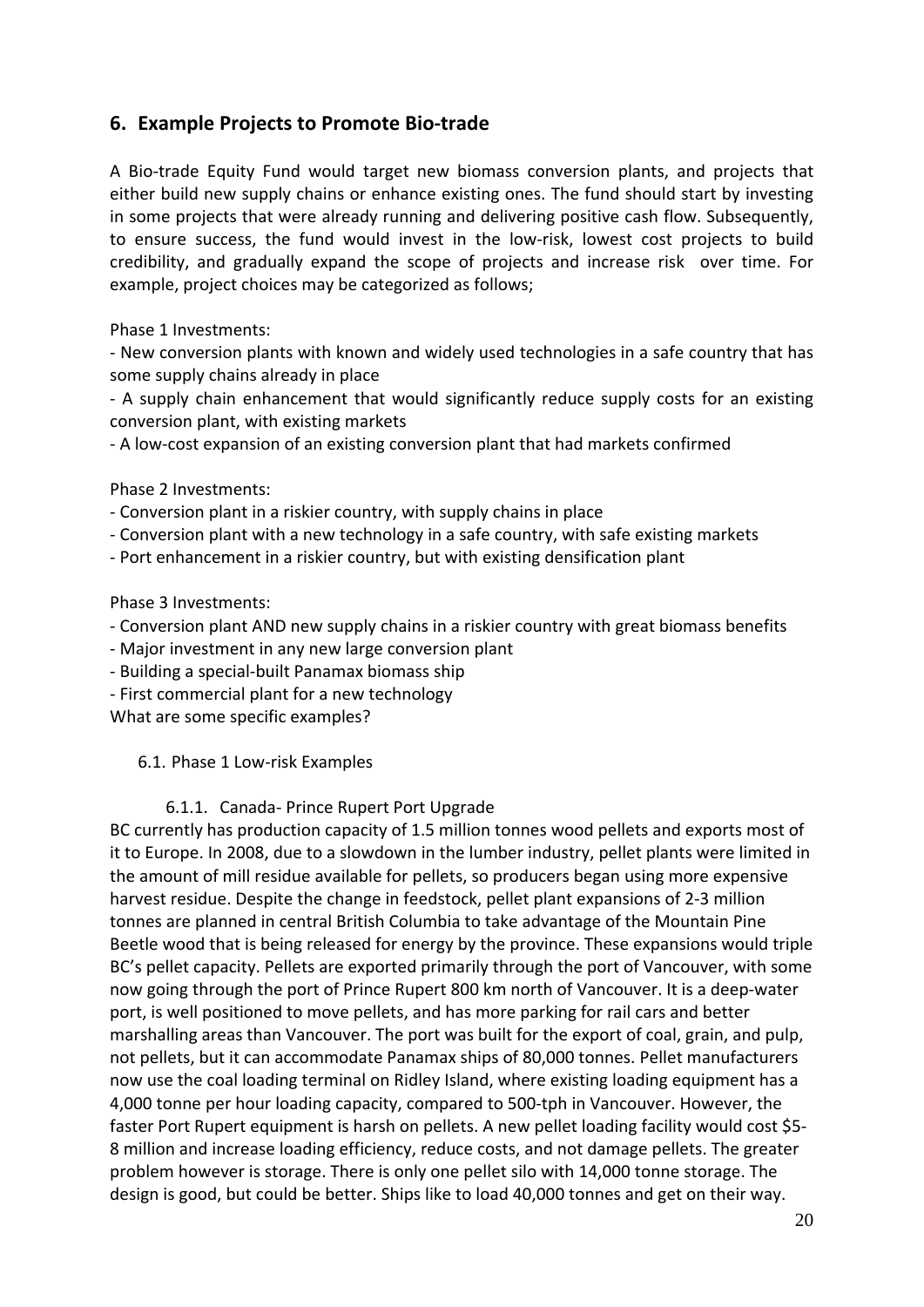Currently 20‐25,000 tonne Handysize ships load a partial shipment of 10‐14,000 tonnes. The size of the ship and load very much affect supply chain costs. Ridley Terminal envisions 5 silos of new design with capacity 50‐60,000 tonnes. The capital cost would be \$20‐30 million Cdn (€13‐19 million). Additional projects could be changing the assembly to limit dust and preserve pellet integrity, expand the rail siding, and putting in a new dumper. The cost of these investments would be an additional \$20‐30 million Cdn. The rate‐of‐return on these projects would be approximately 23%. The Bio‐trade fund could partner with the terminal owner to develop these projects. Return would be enhanced and risk reduced with long‐ term supply contracts from 3‐4 pellet producers in the BC interior, long‐term rail contracts with CN rail, long-term loading and port contracts, and long-term purchase contracts with specified prices from European or Asian buyers.

While long-term pellet sales to Europe are envisioned, the port of Prince Rupert currently loads coal destined for China, Korea and Japan. Ships could load both coal and pellets in the same terminal, same ship, and sell both to the same buyer in Asia.

# 6.1.2. Canada‐ Port of Vancouver Upgrade

The port of Vancouver has two pellet terminals; Fibreco and Kinder Morgan. Handymax vessels like to load 40,000 tonnes. Kinder Morgan has storage capacity of 21,000 tonnes and room to double that. The loading system has a fixed conveyor, which requires a ship to move back and forth to fill. A flexible loader would allow faster filling of the holds thus reducing dock time, and would also protect pellet damage with a reduced fall distance. The cost would be \$20 million and would save \$400,000 annually in tug costs alone. An on‐site Euro silo originally built for potash can be converted to pellets increasing storage to 40,000 tonnes, sufficient to entirely fill a Handymax ship, thus enabling better shipping rates.

A third port is Squamish, 50 km north of Vancouver and much closer to the southern pellet mills than Prince Rupert. It was formerly used as a port by the pulp industry. Squamish does not have the congestion experienced in Vancouver, and \$5‐8 million in loading and port facilities would enable "Star" ships to load pellets from nearby producers.

The Bio‐trade Fund could partner with any of the terminal owners for a share of these lucrative projects.

# 6.1.3. Australia‐ Softwood Plantation

XXX Forests has established 50,000 ha of softwood plantations to supply timber for domestic and international markets, and 3,000 of short-rotation coppice for local cogen plants. They have potential to establish in excess of 20,000 ha annually of new plantations, and for this initiative they need external funding. XXX can also contract for residues from up to 450,000 ha of third party plantations. While they currently export roundwood, they do not export bioenergy products.

# 6.1.4. Australia‐ Pellet Plant

With already existing plantations and prospects for significant growth, there is the potential to develop large densification plants near to low‐cost biomass; either pellet plants, BioOil plants or 2nd generation ethanol plants. There are many locations near deep-water ports, and Australia has already begun to export pellets to the European market.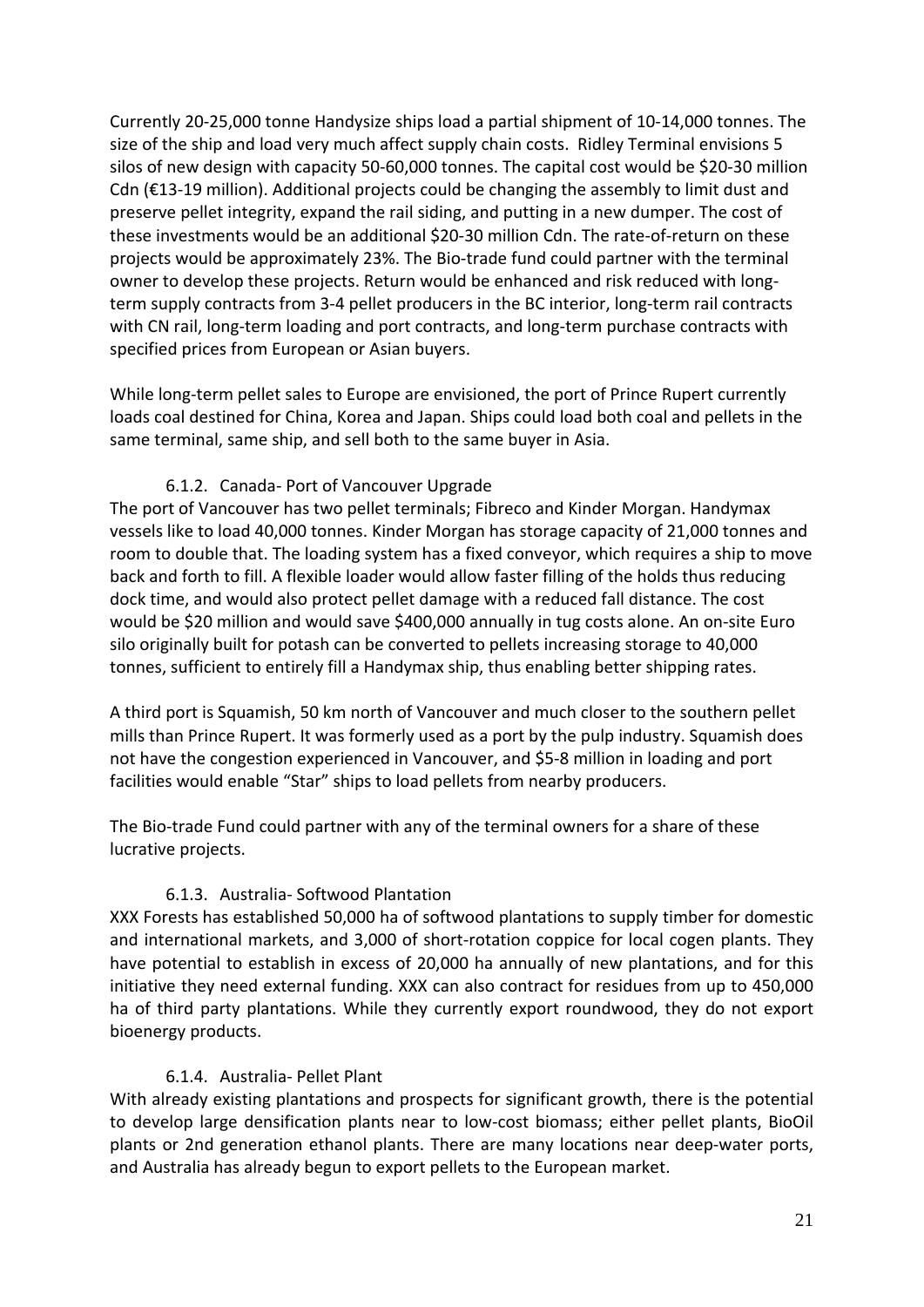#### 6.1.5. Canada‐ Vancouver Rail Bottleneck removal

The Vancouver terminals are congested. Limited rail capacity east of Vancouver sometimes keep cars filled with pellets waiting days, unable to reach the terminals and often causing ships to either wait offshore or depart partially filled. An expanded rail system would improve efficiency, reduce cost of volumes shipped, and enable the smooth expansion of exports from new pellet mills in the interior. The Bio-trade fund could partner with CN-Rail to remove bottlenecks and share in profits.

#### 6.2. Phase 2 Medium Risk Examples

#### 6.2.1. Finland‐ Ultra‐light Freshwater Vessel Concept

Finland is in the forefront in biomass supply chain management research and has built and tested many purpose‐made machines for low‐cost handling and road transportation of woody biomass. Finland is covered with lakes, and the Finnish forest research organization, Metla, has been studying the concept of moving forest chips using inland waterways instead of by truck or rail. It is believed that such transport would considerably reduce the cost of getting wood fibre to coastal conversion plants, for example on Lake Saimaa, and also to move product in other inland waterways, such as in the Netherlands and Belgium. The proposed concept is to build ultra‐light freshwater vessels, as shown in Fig 6.1. The design length would be 110m, width 14m, and height to keel 8.5m. The operational depth would be .45‐2.4m and the carrying capacity 2,920 tonnes. The fuel‐efficient operational speed would be 8-10 knots. It would have the ability to manoeuvre sideways and the sub-surface parts would be designed to withstand ice conditions. The capital cost is €22 million, and potential government support of up to €9.9 million has already been identified. The ship would eliminate the need for €35‐45 million in truck costs over the 25‐30 year ship lifetime.





#### 6.2.2. Canada‐ Quebec Biorefinery

Quebec has the second largest forestry industry in Canada. The industry is foundering due to migration of pulp production to the southern hemisphere, and closure of sawmills following the sub‐prime housing crisis in the US. Quebec has 5.3 million BDt of dry bark in heritage piles and 5‐7 million BDt annually of harvest residues for energy. The Province has delegated power to allocate fibre to 18 regional development groups, and many communities are interested in developing biomass for heat and power and pellets. Quebec has year‐round ports: Saguenay has a 13-metre deep port on the Saguenay River used by the pulp & paper industry that can handle 100,000 tonne vessels; ports of Quebec and Montreal; and smaller ports at Trois‐Rivières and Rageneau. With such large biomass resources and a major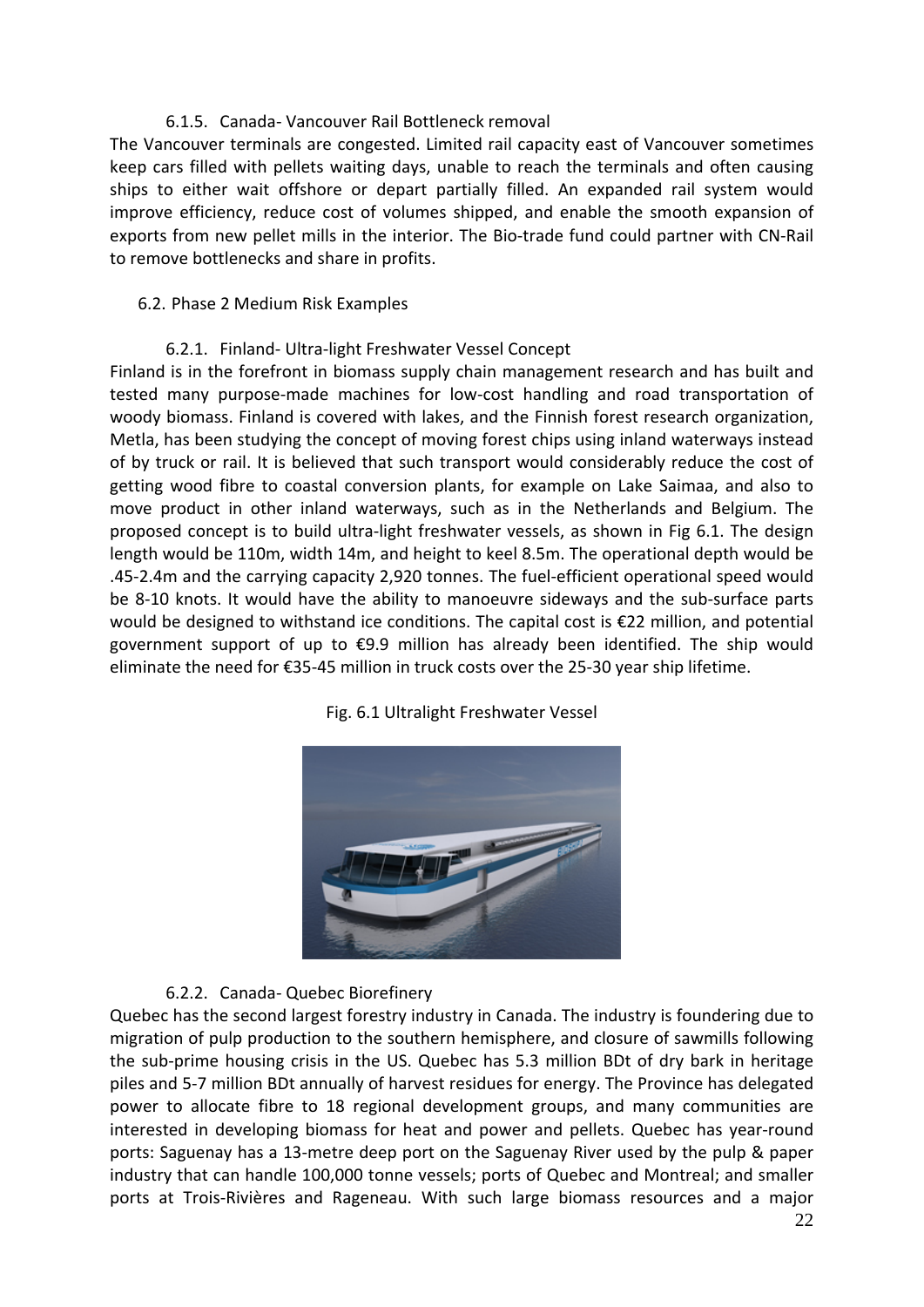economy, Quebec is a prime location for integrated bio‐refinery operations that can supply heat and power locally, as well as pellets, BioOil, ethanol and bio‐chemicals world‐wide.

# 6.2.3. South Africa‐ Green coal (torrefied briquettes)

It is generally uneconomic to ship raw wood long distances for energy. Wood is now densified into pellets and transported economically over 14,000 km to Europe. Torrefication is a densification process that results in a 30‐40% loss of mass but only a 10% loss in energy. Torrefied wood at 26 GJ/tonne is more energy dense than wood pellets at 18 GJ/tonne, and thus it can be cheaper to transport. Torrefied wood is also water‐proof, and therefore does not require the same storage and handling restrictions as pellets. Logistically torrefied wood can be handled in the same way as coal for bulk distribution. In coal power plants torrefied wood can be added directly to coal without restriction and without added capital, while pellets are limited to 10% of feedstock without capital enhancements. Green Coal is a business venture to produce torrefied wood briquettes to substitute for coal in coal power plants. It is a community‐based project that provides considerable local employment.

In neighbouring Namibia there are over 100 million tons of Acacia wood that can be used as a feedstock to make torrified wood. A \$3 million pilot plant is already successfully operating. A 60,000 tonne per year plant could be built for \$8 million. Harvest activity for 60,000 tons would cost \$1.9US million in capital and result in EBITDA of \$700,000. Product could be trucked or railed to the deep‐water Port of Walvis Bay, the largest port in Namibia with 3000 vessel calls per year.

# 6.2.4. Brazil‐ Ethanol pipeline

In recent years the sugar cane crop in Brazil grew 6% per year, but to meet international and domestic demand it is estimated to grow 16% in 2009 to 550 million tonnes. 58% of the main south-centre crop is destined for 1st generation ethanol. However, Brazil's shipping ports are already under pressure. In 2007 ships waited 3.15 days on average for a berth at Santos Alamoa ethanol terminal, responsible for 80% of Brazil's exports. The wait rose to 5.37 days in 2008, and was projected to be over 14 days in  $2009^{14}$ . Ships often cost \$10,000 per day, so a 14 day wait costs \$140,000. Ethanol must compete with soybeans, steel and iron ore for rail space in the Sao Paulo‐Santos corridor, and there are not enough trucks to substitute. Three investor groups have tabled plans to build ethanol pipelines through the corridor. Petrobras plans two pipelines costing US\$1.1 billion to connect the western-central sugar cane region to the ports of Santos (Sao Paulo State) and Paranagua (Parana State). Cosan announced plans to invest \$1billion in a 386‐mile pipeline. A third private investor group also plans to build pipeline capacity. All pipeline proposals need investment partners, and all should have after-tax rates-of-return in the 20-25% range. A Bio-trade fund would not be able to fund any of these entirely, but could take a 10‐20% stake. The Fund would take its share of pipeline profits, but to ensure success of the Fund, international buyers should provide guaranteed volumes and prices for ethanol that used this pipeline, and the Brazilian government should consider a preferred tax rate for offshore investors.

# 6.2.5. Brazil‐ 2nd Generation Ethanol

1

Brazil's is focused on  $1<sup>st</sup>$  generation cane ethanol, and financial resources will continue to be directed at expansion in this business. However, due to the sheer size of the sugar cane crop

<sup>&</sup>lt;sup>14</sup> Fabio Abrahao- International Logistics and Supply Chain Consultants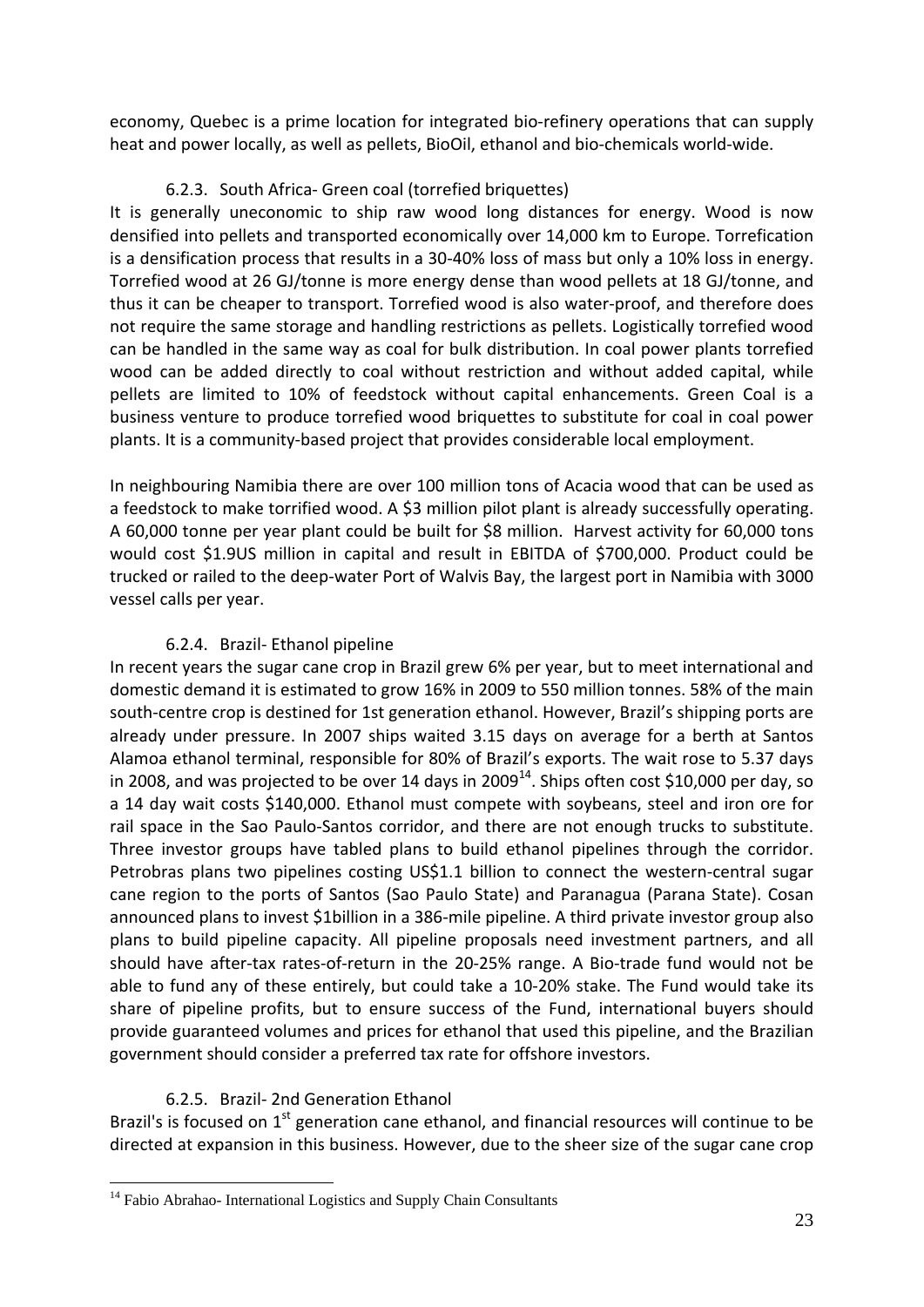Brazil has one of the largest concentrations of non-food biomass feed stock in the world, sugar cane bagasse. Brazil also has one of the world's largest pulp industries. Pulp and forest operations leave millions of tonnes of wood waste unused. These biomass resources can be feedstock for  $2^{nd}$  generation ethanol plants. logen, Enerkem and other companies have proven technologies that convert agricultural and forest biomass to 2nd generation ethanol; Ensyn and Dynamotive have proven technologies that convert this biomass to BioOil. The Bio‐trade Fund could invest in 2nd gen ethanol and BioOil plants. An economic 2nd gen ethanol plant would produce 35 million litres annually and cost \$75US million. An economic BioOil plant would be 200‐400 tpd (66,000‐132,000 tonnes BioOil p.a.) and cost \$50US million. Rates‐of‐return should be on the order of 25‐30%. The projects could be led by the Bio‐trade Fund, but should have partners in Brazil to be successful. International buyers should guarantee ethanol volumes and also provide for superior pricing owing to the non‐ food aspect of its feedstock. BioOil should have contracted volumes with Brazilian pulp mills for their lime kilns, and contracted volumes and prices for BioOil export to EU power plants.

# 6.2.6. Argentina BioOil plant and Barge program

Argentina has a sizable sawmilling industry. In 2002 there were 1.1 million hectares of plantation forest and 32 million ha of native forest, with 2,230 sawmills processing 94 million  $m<sup>3</sup>$  of wood<sup>15</sup>. Using industry conversion factors, this processing volume yields approximately 4‐5 million tonnes of wood waste, completely unused in 2002. It has been recently estimated that there are several million tonnes of waste forestry biomass on rivers within barging distance of major ports. It is possible that Argentina can become a major exporter of wood pellets, bio-oil or ethanol using commercially available technologies.

As noted in 4.1.3, BioOil, or pyrolysis oil, is a relatively new biofuel that can be used to replace heavy or light oil in stationary engines or in boilers. It can also replace coal in large power plants by using dedicated burners. It is also a good feedstock for bio‐refineries to make bio‐chemicals, and recent research has proved its use as a feedstock to make green gasoline. It is twice as energy dense as wood pellets, easier to handle, and may be a better low-cost renewable fuel to ship long distances than wood pellets. There is an opportunity to build several modular 200‐tpd BioOil plants on the Paranό River upstream from Buenos Aires in Argentina. There is plentiful dedicated mill residue available. Capital cost for each 50,000 tonne BioOil plant would be approximately \$37 million, 25% less than in North America. Operating cost would be 25‐30% of equivalent costs in North America. 10‐15 plants are envisioned, sufficient to produce 500‐750,000 tonnes. Some BioOil could be sold into Argentina, Brazil, and Uruguay, but it is envisioned that most of the production would be available for export. Barges would enable the large‐scale, low‐cost transport of BioOil to ocean ports such as Monte Video, and shipped to world markets.

# 6.2.7. Phase 3‐ More Risky Examples

# 6.2.8. Zambia‐ Biomass

The Moringa Oleifera plant has been identified as an inexpensive way to increase nutrition in African countries, and also provide medical benefits. It is fast-growing and drought resistant, and grows even in marginal soils. Zambia has 44 million hectares of arable land, of which only 14% are being cultivated. In 2010‐11, the Zambian Bioenergy Association will target

<sup>1</sup> <sup>15</sup> World Biofuel Maritime Shipping Study- Task 40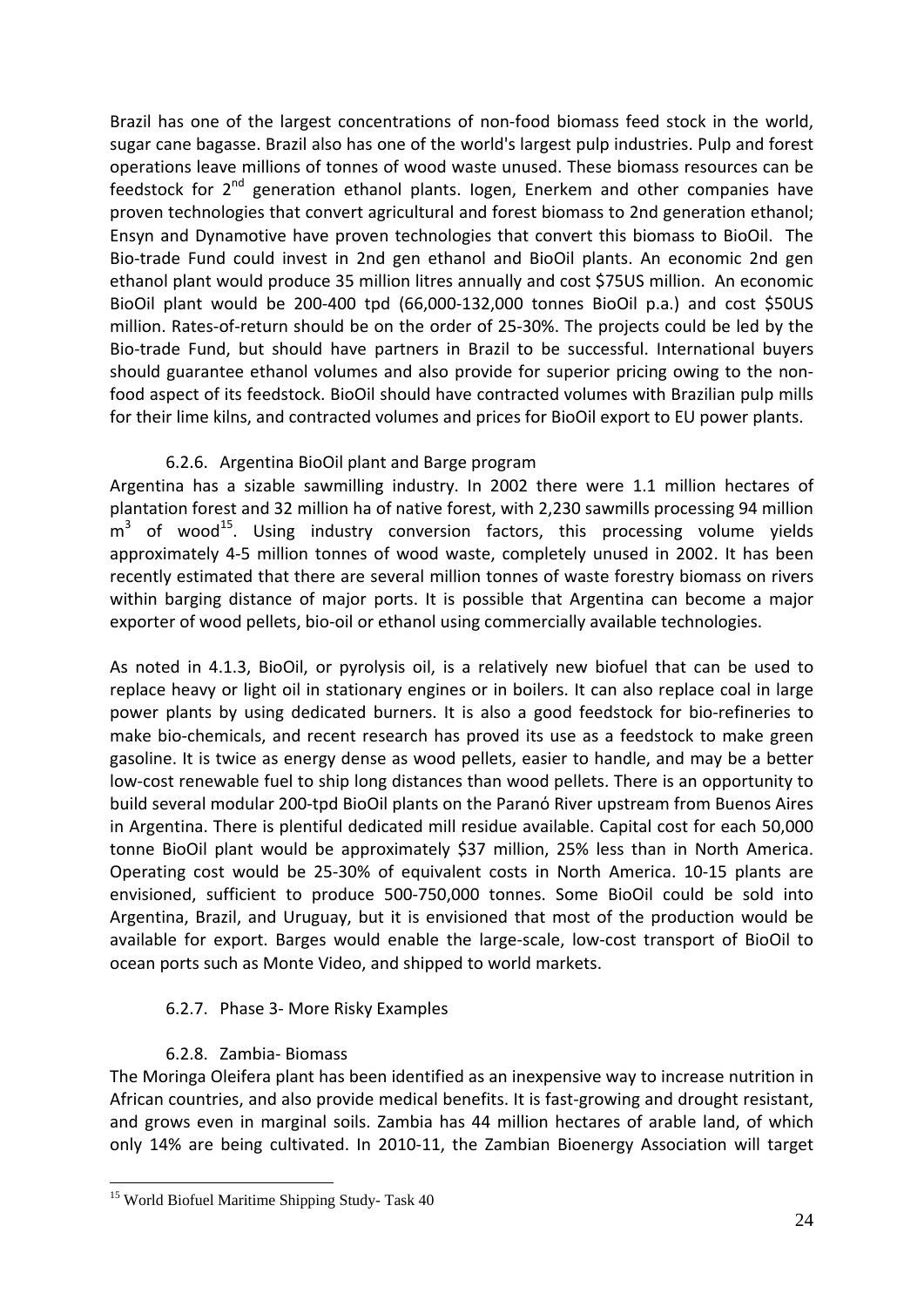60,000 farmers in three provinces (10,000 initially) with a campaign to grow Moringa. The Moringa plant produces oil and leaves for cooking and food, and Moringa stalks that can be used as a feedstock in the production of ethanol or biodiesel. Moringa plants yield 50‐70 tonnes/ha of biomass if on non‐irrigated land, or 100‐120 tonnes/ha if on irrigated land. Initial plans are to build a small demo biodiesel plant for local use and three biomass densification plants for possible exports. It is planned that funds such as the World Bank Climate Fund and Copenhagen Fund can support the growth of Moringa plantations, by conducting awareness meetings, purchasing trucks and other equipment, etc. The Bio‐trade fund could subsequently support the building of an ethanol or biodiesel complex, with much of the production being exported.

# **7. Bio‐trade Fund**

# 7.1. Principles and Objectives

The principle of a Bio-trade fund is to guide equity funding into projects that will enable development and transportation over long distance of meaningful amounts of biomass within the next 10-15 years in order that GHG and biofuels targets can be better achieved. The impact will be reduction in world GHG emissions, and socio-economic development in regions that may not otherwise achieve it.

The objectives of the fund are;

- To make an acceptable rate of return based on the risk of the project portfolio, either by way of dividends or capital appreciation. The return will be in the area of 20%.
- To generate projects in regions with large volumes of underutilized biomass that
	- o Develop biomass conversion facilities, or
	- o Enhance ground supply chains to move biomass to port, or
	- o Expand or improve efficiency of port facilities, or
	- o Enable low cost shipping of biomass
- To enable investment money to flow to projects
- To enable over a 10 year period the low‐cost supply of 50 million tonnes biomass to regions that need this biomass to achieve climate change objectives

Owing to the environmental and socioeconomic ideals of the fund, it is recommended that governments provide incentives that will enable the Fund to yield a superior return for the risk of the investment portfolio.

# 7.2. Structure

Capital funds normally invest in stocks of companies that have significant upside stock appreciation potential, often due to a promising technology or a pending government production contract for example. Funds generally try to buy stocks low, and then sell high when the technology is proved and moving into production. Many equity investment funds prefer to ride share value upward and then sell rather than wait for the company to pay dividends. The summation of the value of company stocks that the fund owns is the "value" of the fund. Investors can buy shares in the fund itself and sell when the value of their shares appreciates.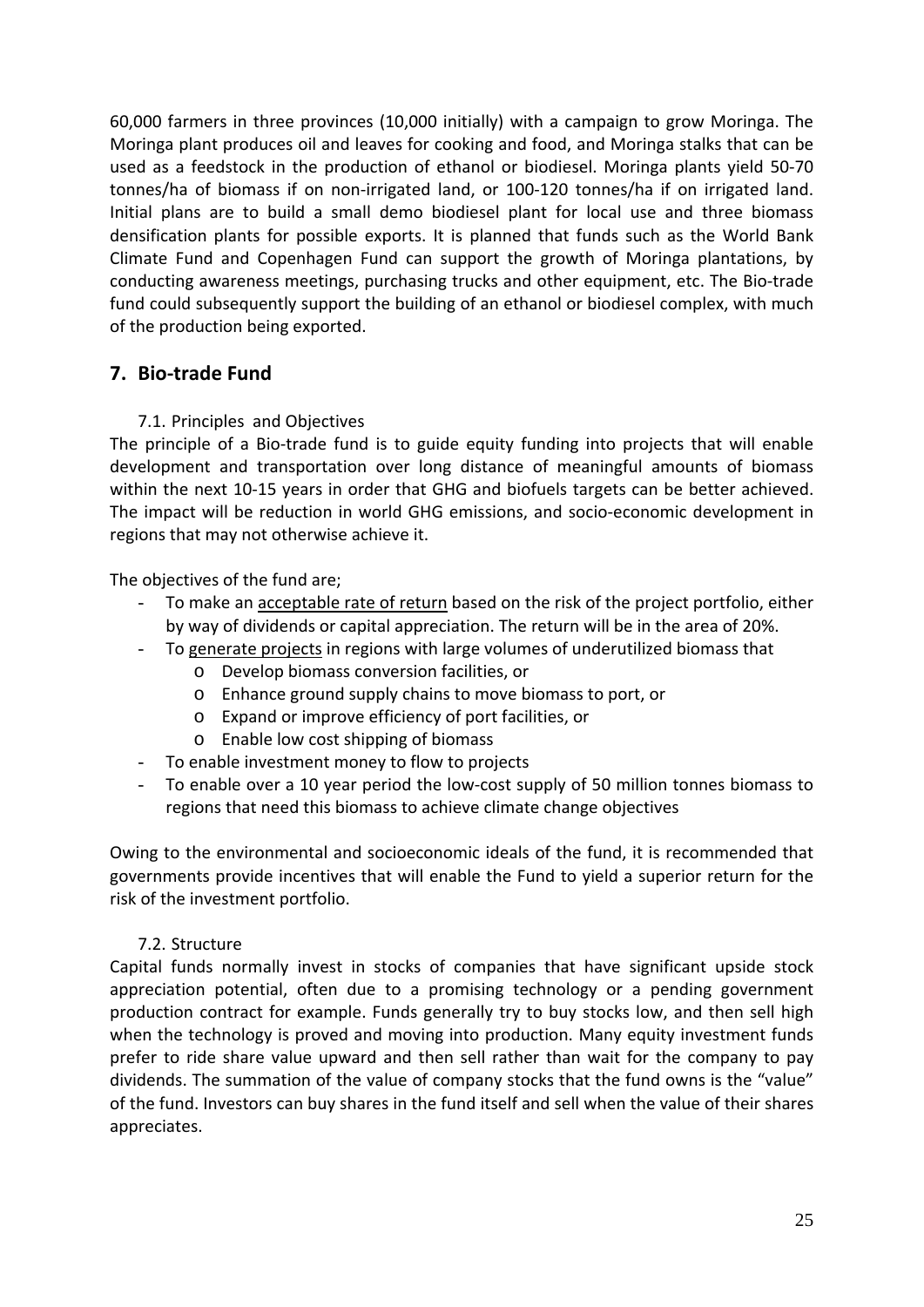The Bio-trade Equity Fund is not based on buying stocks of bioenergy companies, but on developing projects that will provide cash flow. The Bio-trade Fund would be composed of two basic entities as illustrated on Fig 7.1;

- The Bio-trade Fund itself, which is sole or part owner in several projects and managed by a small management team
- ProDevCo‐ A team of project developers to examine project opportunities, propose promising projects to the Bio‐trade Fund management team for approval, develop projects that are approved to proceed, and transfer the project into the fund

It is anticipated that initial investors in the Bio-trade Fund will be venture cap companies, since that is the business they are in. Utilities are obvious candidates as initial investors since many must procure large volumes of biomass over several years for either co-firing or burning in 100% biomass power plants. However, utilities are risk averse, usually only invest with iron clad contracts for biomass supply and power sales, and many hold the mistaken impression that all bioenergy investments are inherently risky. To change this will require education and demonstration projects. Utility participation in the Fund may provide them with the long term supply contracts needed to build a 100% biomass power plant. Examples include Drax, EON‐UK, Essent, and Electrabel. Individual speculators may also invest in the fund. Over time, as projects enter the fund and generate cash flow, and the Bio-trade Fund establishes a track record, mutual funds and pension funds will also be drawn in as investors.

Initially investors would provide seed money to set up the Bio‐trade Fund legal entity and ProDevCo entity, on the order of  $E1.8$  million in year 1. A Fund management team of 3-4 proven managers and a project development team of perhaps 4‐5 would be formed.





In ProDevCo, 2-3 project "finders" would be tasked with finding investment opportunities. They can solicit such projects through organizations such as IEA Bioenergy Task 40‐Biotrade, the World Bioenergy Association, domestic bioenergy associations or other networks.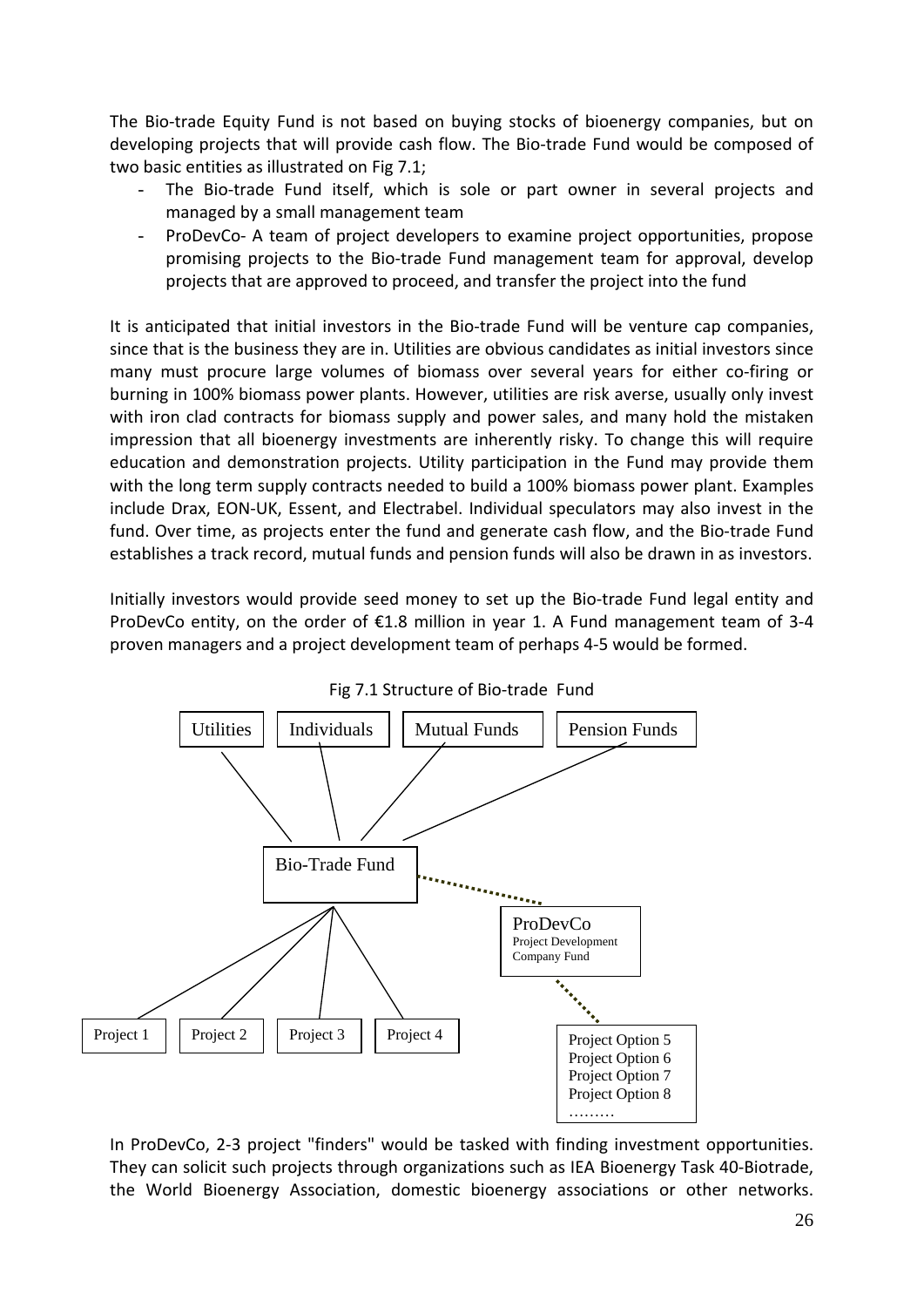Projects may be already operating and generating cash flow, or they may be very low risk projects that are projected to achieve early cash flow and an acceptable return, or be riskier projects worthy of analysis. The "finders" would develop business case proposals on projects they find and present them to the Fund management team for approval to invest. They would also approach governments and stakeholders of each project to solicit guarantees on supply or price to reduce risks of investment.

ProDevCo would also need experienced project "developers". The developer would deal with all parties related to each project; equipment manufacturers, banks, biomass suppliers, local stakeholders, etc, and be responsible for signing contracts and getting projects started. The developer would also create project entities that will enable transferring cash to the projects, and back into the funds as returns.

It is expected that in a short time there would be a funnel of hundreds of project opportunities, from the lowest risk to the highest. The "finders" would evaluate projects according to specified selection criteria including rate-of-return, volume of biomass, timing of cash flows, risk etc. Initially only the lowest risk projects will be preferred. As the Fund developed a steady cash flow, more risky projects may be accepted. Project selection criteria would be weighted by importance, and reflect the following:

- 1. Rate of return
- 2. Volume of biomass
- 3. Proximity of cash flow
- 4. Risk of project
- 5. Partners
- 6. Socio‐economic benefits to locality

# 7.3. Management

While the Bio-trade Fund could operate in any continent, the demand for biomass by the EU and legally binding renewable targets there make Europe a favoured centre for the fund. Managers should have knowledge of the biomass/bioenergy industry including technologies, a thorough understanding of the workings of financial markets, experience in offshore investing, and an understanding of the underlying risk of investing in foreign countries. Management must have a portion of their compensation tied to the success of the fund.

In ProDevCo project "finders" must have a thorough understanding of all aspects of capital investment evaluation, and considerable knowledge in bioenergy business. Finders would be responsible for preliminary evaluation of investment opportunities, presenting opportunities to Fund Management, and drawing up the capital investment plan and business plan.

Project "developers" must have experience in all aspects of getting projects off the ground, including setting up legal entities, negotiating with prospective partners, lobbying for government incentives, arranging contractors, and overall delivery of projects.

# 7.4. Timeline

To get an equity fund up and running might take 1‐2 years. A reasonable yet conjectural time frame for start-up, and an example time frame for project investment follows.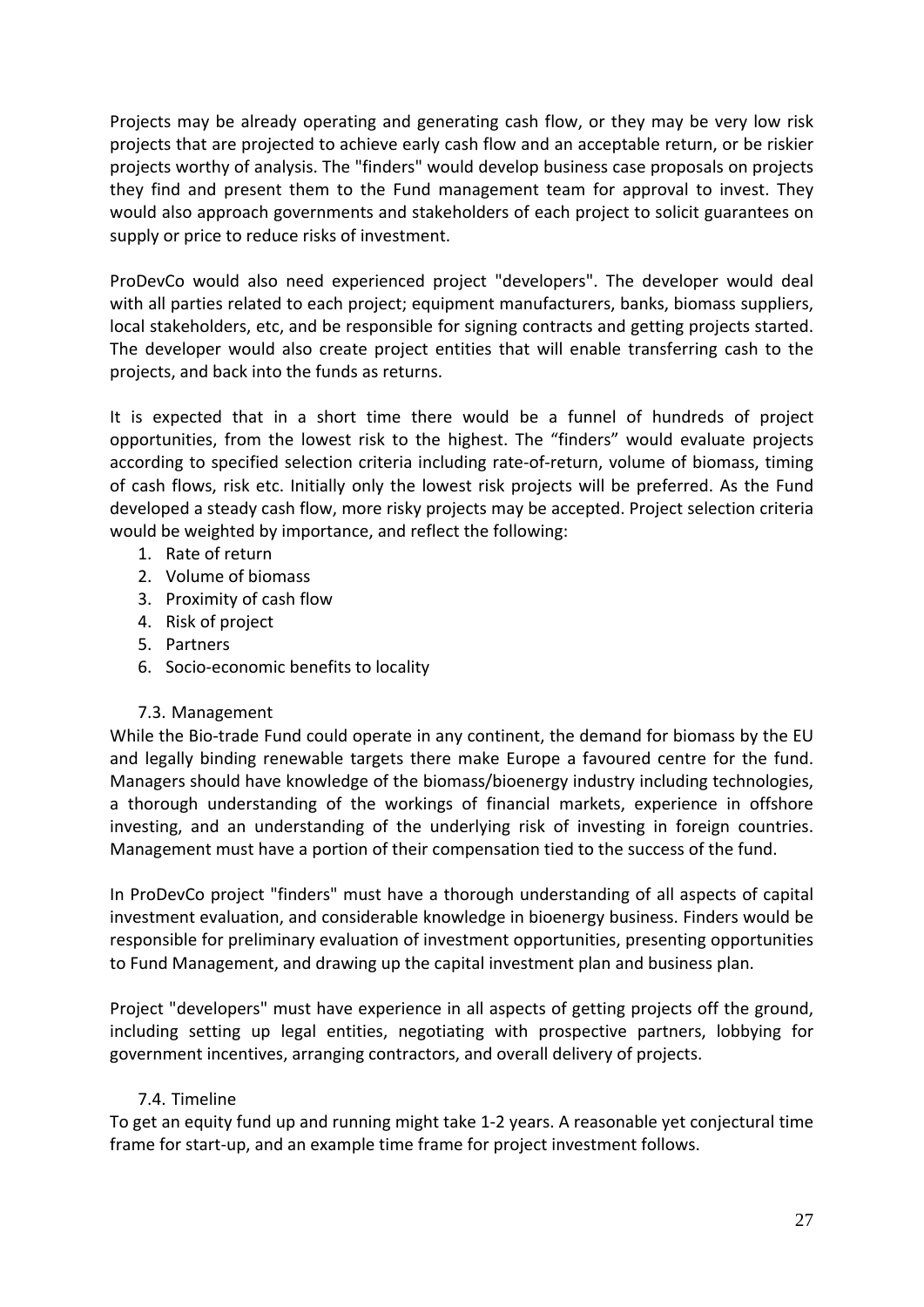# Start‐up Fund

Year 1:

‐ Prepare a conceptual 3‐5 page business plan

‐ Find an experienced, successful fund manager that likes the concept

‐ Prepare a more‐detailed a 10‐20 page business plan and test market the concept with capital placement funds

‐ If significant interest from investors is found, develop a full business plan, design legal structure, develop investment criteria

‐ Build the management team, those that have worked well in the past

‐ Acquire bioenergy expertise‐

# Year 2:

‐ Hire project developers and bioenergy project finders

‐ Find 4‐5 investment opportunities, develop capital plans and partnership proposals

‐ Estimate cash flows for the Fund and project Fund value for 1‐2 years

‐ Employ capital placement firm to raise on the order of €20 million

‐ Management to approve 3‐4 projects, at least two of which are supplying cash flow

‐ One project should be a demonstration, a low risk project including densification plant and supply chain

# Fund Operating

Year 3‐4:

‐ Invest in 2‐3 operating projects that are generating income. For example;

- ‐ 30% of 150,000 t pellet plant in BC. €3.4 million.
- ‐ 45% of 80,000 t operating pellet plant in low‐risk location. €4.2 million.
- ‐ Begin development of new low‐risk supply chain projects. For example;
	- ‐ 51% of new 150,000 t pellet plant in low‐risk location. €5.7 million.
	- ‐ 49% of Prince Rupert Port loading facilities. €1.5 million
	- ‐ 49% Prince Rupert Port silos. €5.7 million.
- ‐ Finders to propose 3‐4 more projects and solicit projects worldwide

# Year 4:

‐ Management begins to market Fund to other investors worldwide

- ‐ New projects added to portfolio, some low risk, some medium risk. For example;
	- ‐ 49% of new 150,000 t pellet plant near plantations in west Australia. €5.5 million.
		- ‐ 49% of Port Rupert rail dumpers. €1.5 million
		- ‐ 49% of Ultra‐light Freshwater ship in Finland. €8.6 million.

# Year 4:

- ‐ Fund beginning to draw non‐utility investors
- ‐ More biomass being imported to EU at lower cost
- ‐ Some fund cash is reinvested in new projects, some returned to shareholders as dividends
- ‐ Fund adds more low‐risk and some more risky investments. For example;
	- ‐ 10% of €0.66 billion ethanol pipeline in Brazil. €53 million.
	- ‐ 51% of a €30 million BioOil plant in Argentina. €11.8 million.
	- ‐ 100% of a €5.3 million barge program in Argentina. €4.3 million.
	- ‐ 49% of a €53 million 2nd generation ethanol plant in Australia. €21 million.
	- ‐ 100% of flex‐loader at Kinder Morgan terminal Vancouver.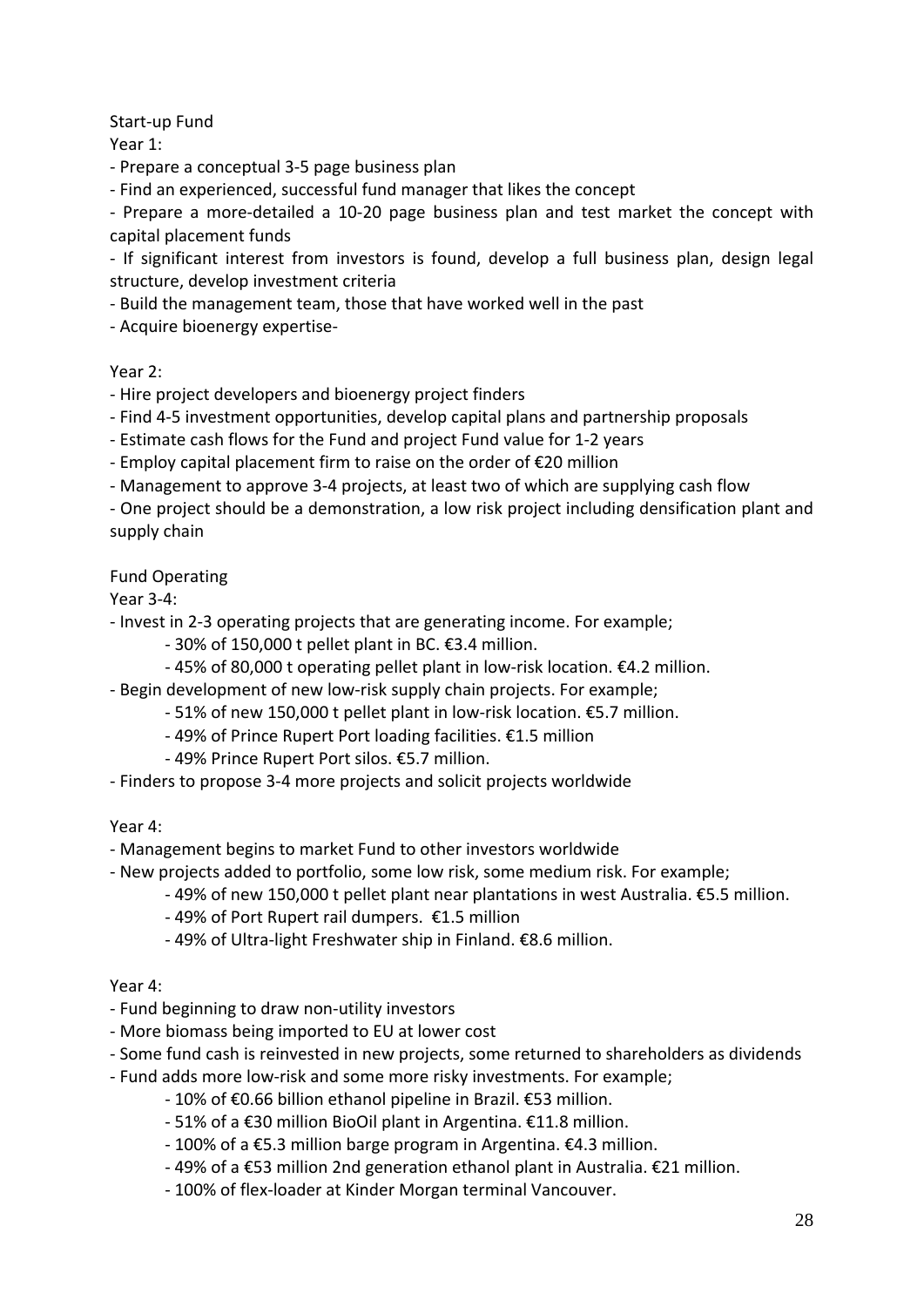Year 5, 6, 7:

‐ Fund expands into higher risk category, such as more risky regions, or simply larger projects. For example;

- ‐ 30% of a €100 million bio‐refinery in Quebec Canada. 80% of product to Europe
- ‐ 51% toward a Moringa plantation in Zambia
- ‐ 51% of a Moringa pellet or BioOil plant in Zambia, 70% for export
- ‐ 30% of ground supply chain and port enhancement for Zambian exports
- 7.5. Example Project Path

It is recognized that some projects described in section 7 may already be underway by the time the Bio-trade Fund is ready to invest. It is also expected that many more lucrative investment opportunities will be uncovered. Table 7.2 reflects the value of the fund over time if it started today and these (or similar) projects were available. By year 4 the Fund could have acquired capital of €121 million, but the fund would be worth €152 million based on the NPV of project cash flow.

| Fund Capitalization (€000) |                                          |      |                |                |              |             |          |          |
|----------------------------|------------------------------------------|------|----------------|----------------|--------------|-------------|----------|----------|
|                            |                                          | Year | $\mathbf{1}$   | $\overline{2}$ | 3            | 4           | 5        | 6        |
| <b>Invested Capital</b>    |                                          |      | 1,800          | 24,093         | 39,561       | 119,441     |          |          |
| <b>NPV</b>                 |                                          |      |                |                |              | 148,290     | 174,982  | 178,481  |
| Equity Inj                 |                                          |      | 1,800          | 22,293         | 15,468       | 79,880      |          |          |
| Op. Expenses               |                                          |      | $-1,800$       | $-1,836$       | $-1,873$     | $-1,910$    | $-1,948$ | $-1,987$ |
| 3 existing projects        |                                          |      |                |                |              |             |          |          |
| Safe location              | 150,000 t pellet plant                   | 51%  |                | $-5,712$       | 1,787        | 1,823       | 1,859    | 1,896    |
| Canada                     | 150,000 t BC pellet plant                | 30%  |                | $-3,360$       | 1,051        | 1,072       | 1,094    | 1,116    |
| Safe Location              | 80,000 t pellet plant                    | 45%  |                | $-4,185$       | 1,309        | 1,335       | 1,362    | 1,389    |
| Low Risk:                  |                                          |      |                |                |              |             |          |          |
| Canada                     | <b>Canada-Prince Rupert Port loading</b> | 49%  |                | $-1,500$       | 427          | 436         | 444      | 453      |
|                            | <b>Canada-Prince Rupert Port Silos</b>   | 49%  |                | $-5,700$       | 1,642        | 1,675       | 1,708    | 1,743    |
|                            | Canada- Prince Rupert Rail/Dumper        | 49%  |                |                | $-5,700$     | 1,642       | 1,675    | 1,708    |
|                            | Vancouver-Kinder Morgan FlexLoader       | 49%  |                |                |              | $-1,715$    | 409      | 417      |
|                            | Squamish Port                            | 49%  |                |                |              |             |          |          |
| Australia                  | 2nd Gen Ethanol Plant                    | 49%  |                |                |              | $-18,293$   | 5,723    | 5,838    |
|                            | 20,000 ha plantation                     | 49%  |                |                |              |             |          |          |
|                            | 150,000 tonne pellet plant               | 49%  |                |                | $-5,488$     | 1,717       | 1,751    | 1,786    |
| Medium Risk:               |                                          |      |                |                |              |             |          |          |
| Finland                    | <b>Ultralight Freshwater Vessel</b>      | 49%  |                |                | $-8,624$     | 1,699       | 1,699    | 1,733    |
| Argentina                  | <b>BioOil Plant</b>                      | 49%  |                |                |              | $-11,760$   | 3,085    | 3,146    |
| Argentina                  | <b>BioOil barges</b>                     | 100% |                |                |              | $-4,267$    | 470      | 480      |
| <b>Brazil</b>              | 2nd Gen Ethanol Plant                    | 49%  |                |                |              |             |          |          |
| <b>Brazil</b>              | <b>Santos Ethanol Terminal</b>           | 30%  |                |                |              |             |          |          |
| <b>Brazil</b>              | <b>Ethanol Pipeline</b>                  | 10%  |                |                |              | $-53,333$   | 12,850   | 13,107   |
| Canada                     | <b>Biorefinery</b>                       | 0%   |                |                |              |             |          |          |
| World                      | Chemical Panamax upgrade                 | 0%   |                |                |              |             |          |          |
| High Risk:                 |                                          |      |                |                |              |             |          |          |
| Zambia                     | 2nd Gen Ethanol Plant                    |      |                |                |              |             |          |          |
|                            | Supply chain project                     |      |                |                |              |             |          |          |
| <b>Russia</b>              | Karelian Supply chain                    |      |                |                |              |             |          |          |
|                            |                                          |      | $\overline{0}$ | $\mathbf 0$    | $\mathbf{0}$ | $\mathbf 0$ | 32,182   | 32,825   |

#### Table 7.2 Example Project investment Requirements